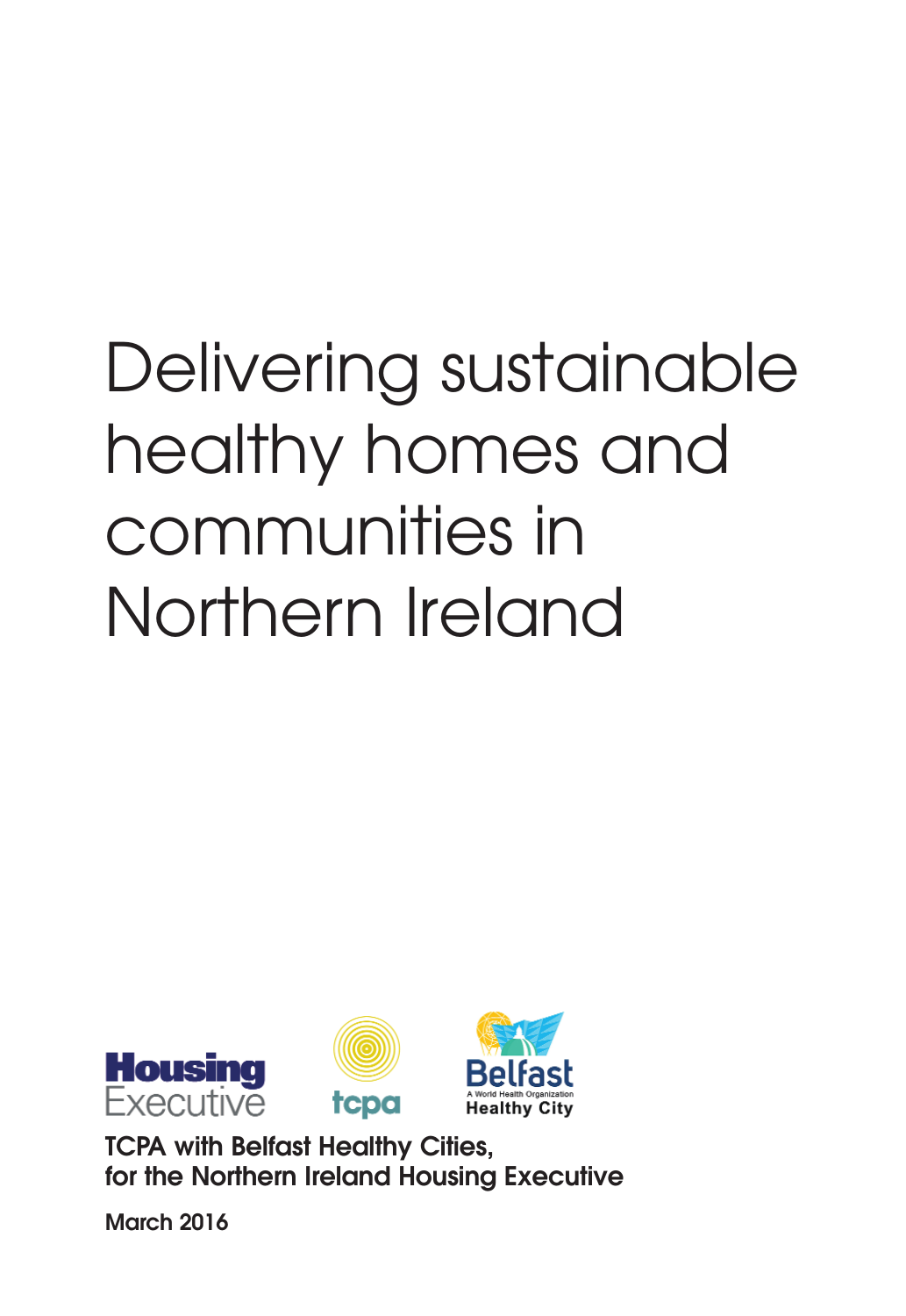

**Delivering Sustainable Healthy Homes and Communities in Northern Ireland TCPA with Healthy Cities Belfast, for the Northern Ireland Housing Executive March 2016**

**Town and Country Planning Association 17 Carlton House Terrace London SW1Y 5AS**

**020 7930 8903 e: tcpa@tcpa.org.uk w: www.tcpa.org.uk**





Co-funded by the Intelligent Energy Europe Programme of the European Union

This publication has been produced as part of the TCPA's activities in the pan-European SPECIAL (Spatial Planning and Energy for Communities in All Landscapes) project. The sole responsibility for the content of this publication lies with the publisher. It does not necessarily reflect the opinion of the European Union. Neither the EASME nor the European Commission are responsible for any use that may be made of the information contained therein.

This publication draws on various TCPA research, guidance and workshops on planning, the built environment and health undertaken and produced with local authorities and agencies in England.

#### **Report Author**

Michael Chang, Project and Policy Manager, TCPA

#### **Acknowledgements**

The author would like to express his thanks to Jonna Monaghan (Belfast Healthy Cities) and Joe Frey, Caroline Lagan and Heather Porter (Research Unit, Northern Ireland Housing Executive) for their invaluable support and contributions throughout the project, as well as to those who participated in the two project workshops.

#### **About the TCPA**

Founded by Sir Ebenezer Howard in 1899 to promote the Garden City model of development, the Town and Country Planning Association (TCPA) is Britain's oldest charity concerned with planning, housing and the environment. The TCPA is independent and campaigns for more integrated planning based on the principles of accessibility, sustainability, diversity, and community cohesion. The TCPA puts social justice and the environment at the heart of the debate about planning policy, housing and energy supply. It inspires government, industry and campaigners to take a fresh perspective on major issues such as climate change and regeneration.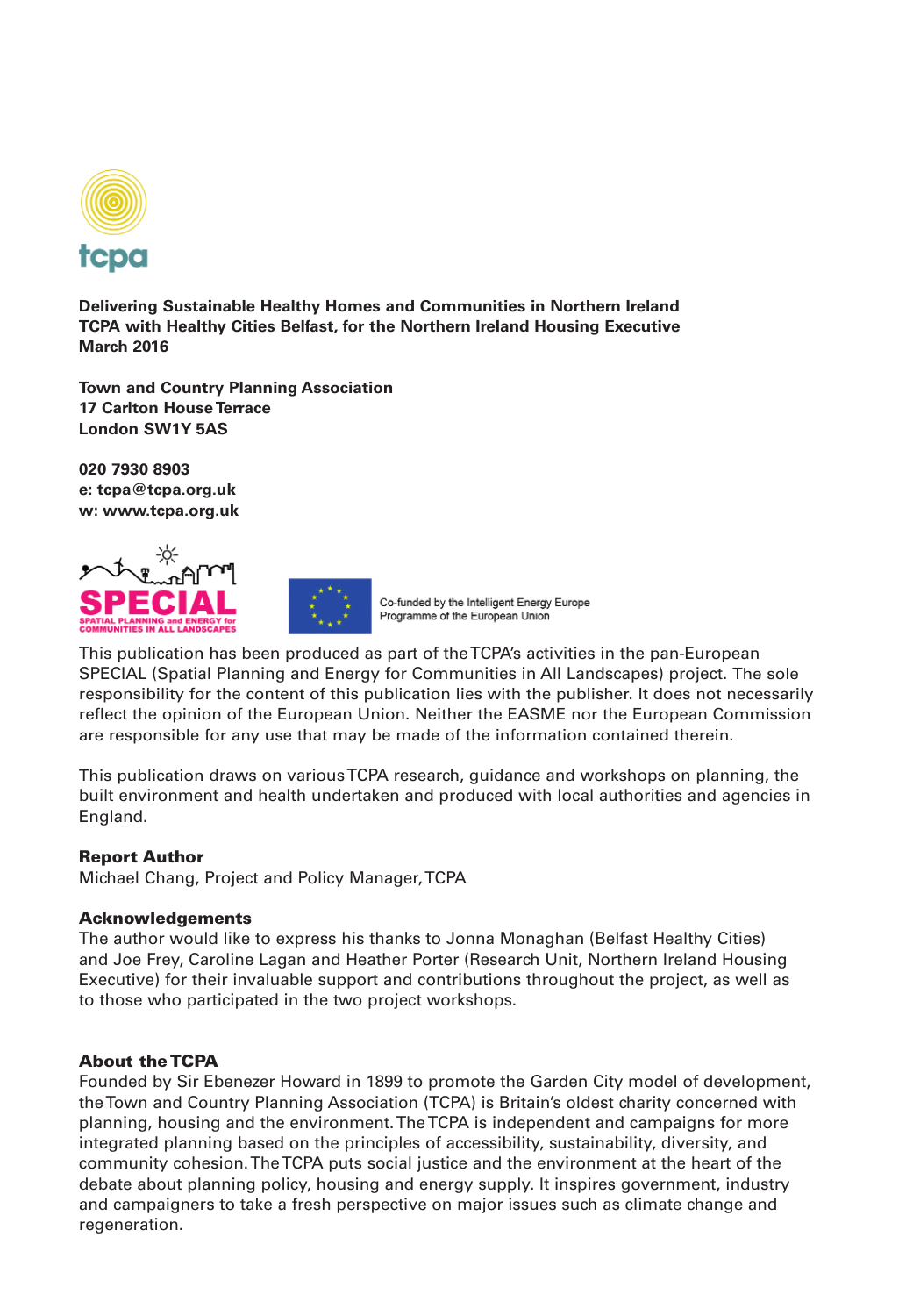## Delivering sustainable healthy homes and communities in Northern Ireland

### **Contents**

- 2 **Foreword**
- 3 **1 Introduction**

#### 5 **2 Setting the scene**

- 2.1 The new planning and community context
- 2.2 Energy and sustainability policy context and outcomes
- 2.3 Health and wellbeing policy context and outcomes
- 2.4 Evidence base
- 2.5 Community involvement
- 2.6 How do the outcomes relate?

#### 14 **3 Guidance for the Local Development Plan**

- 3.1 Securing a sustainable low-carbon future
- 3.2 Promoting wellbeing and health improvement
- 3.3 Providing a decent and healthy home and environment for all
- 3.4 Local Supplementary Planning Guidance
- 3.5 Monitoring, review and reporting

#### 22 **4 Guidance for determining planning applications**

- 4.1 Policy requirements for information
- 4.2 Use of checklists
- 4.3 Use of planning conditions
- 4.4 Use of planning agreements

#### 25 **5 Guidance for community planning**

- 5.1 Community involvement
- 5.2 Setting out a vision, identifying actions and outcomes
- 5.3 Creating a baseline
- 5.4 Addressing sustainability issues
- 5.5 Spatial planning
- 5.6 Monitoring, review and reporting
- 29 **6 Conclusions**
- 30 **Annex 1 How this document was prepared**
- 31 **Annex 2 Further general and specific resources and references**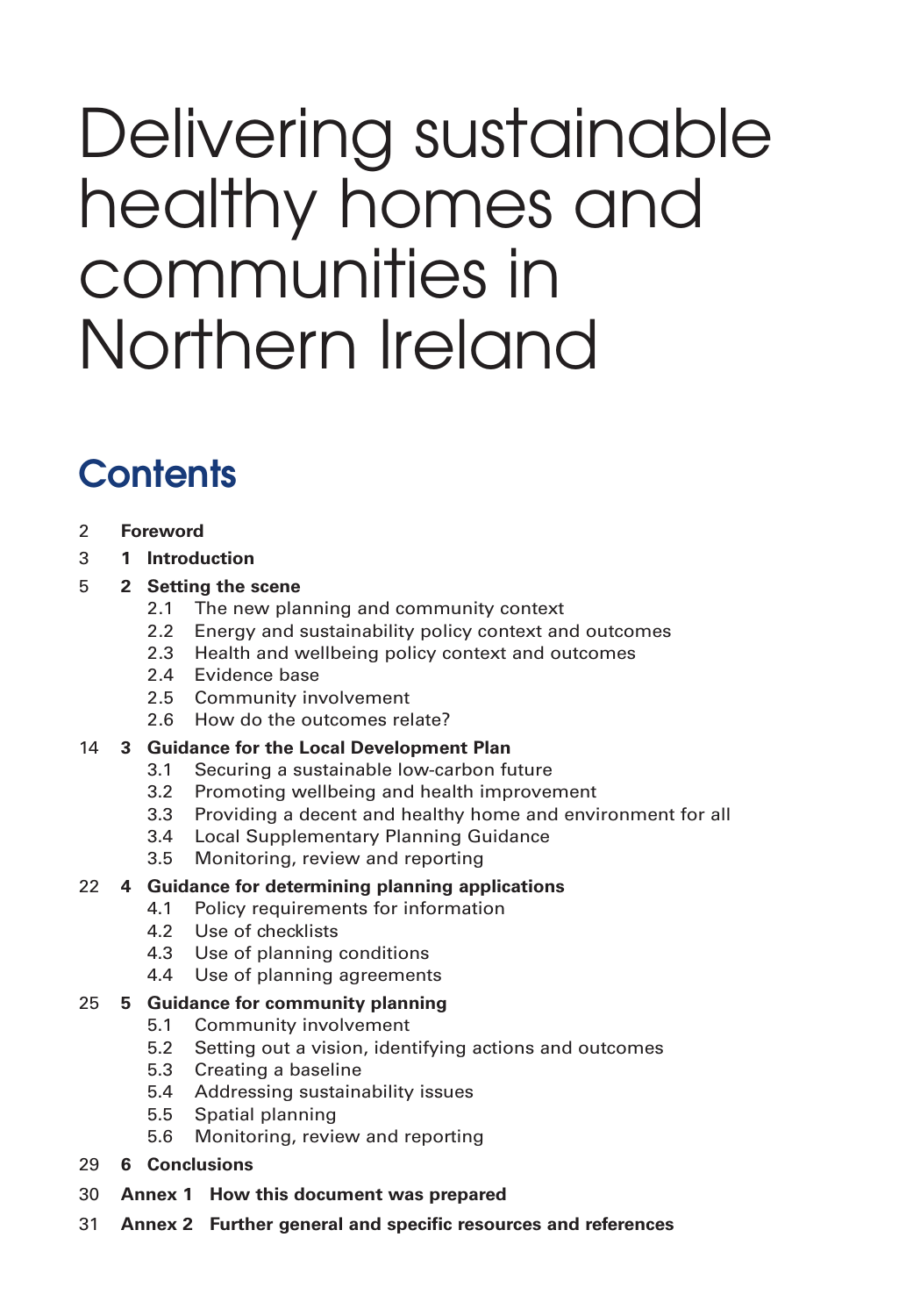### foreword

As a long-standing advocate of integrated approaches to the people, property and place agenda, I am delighted to introduce this report, which builds on a number of previous initiatives and achievements in the related fields of housing, health and planning. It offers helpful guidance to policy makers, practitioners and all the citizens of Northern Ireland at a time of significant change.

The transfer of most planning functions from the Department of the Environment to the 11 new local councils offers those councils and their statutory partners, including the Housing Executive, exciting opportunities to take a joined-up, 'total place' approach to shaping the development of their areas through Development Plans and the related community planning process. These plans will provide a long-term vision for the social, environmental and economic wellbeing of the areas and their citizens.

With a focus on the closely related issues of planning, housing and health, and building on previous rounds of research and practical experience in Northern Ireland and elsewhere, this report provides a framework for building and maintaining sustainable healthy homes and communities. It brings together and reflects the TCPA's own research programme, the Housing Executive's years of practical experience, Belfast City Council's best practice initiatives, and the good practice and aspirations of all the local councils in Northern Ireland.

Creating and maintaining great places is a task for everyone: central and local government, the private sector, voluntary bodies and, especially, local communities. This report provides both inspiration and guidance, and will prove to be an important resource for everyone involved in promoting health and wellbeing in Northern Ireland.

#### **Professor Peter Roberts OBE**

Vice-Chair of the Northern Ireland Housing Executive and Vice-President of the TCPA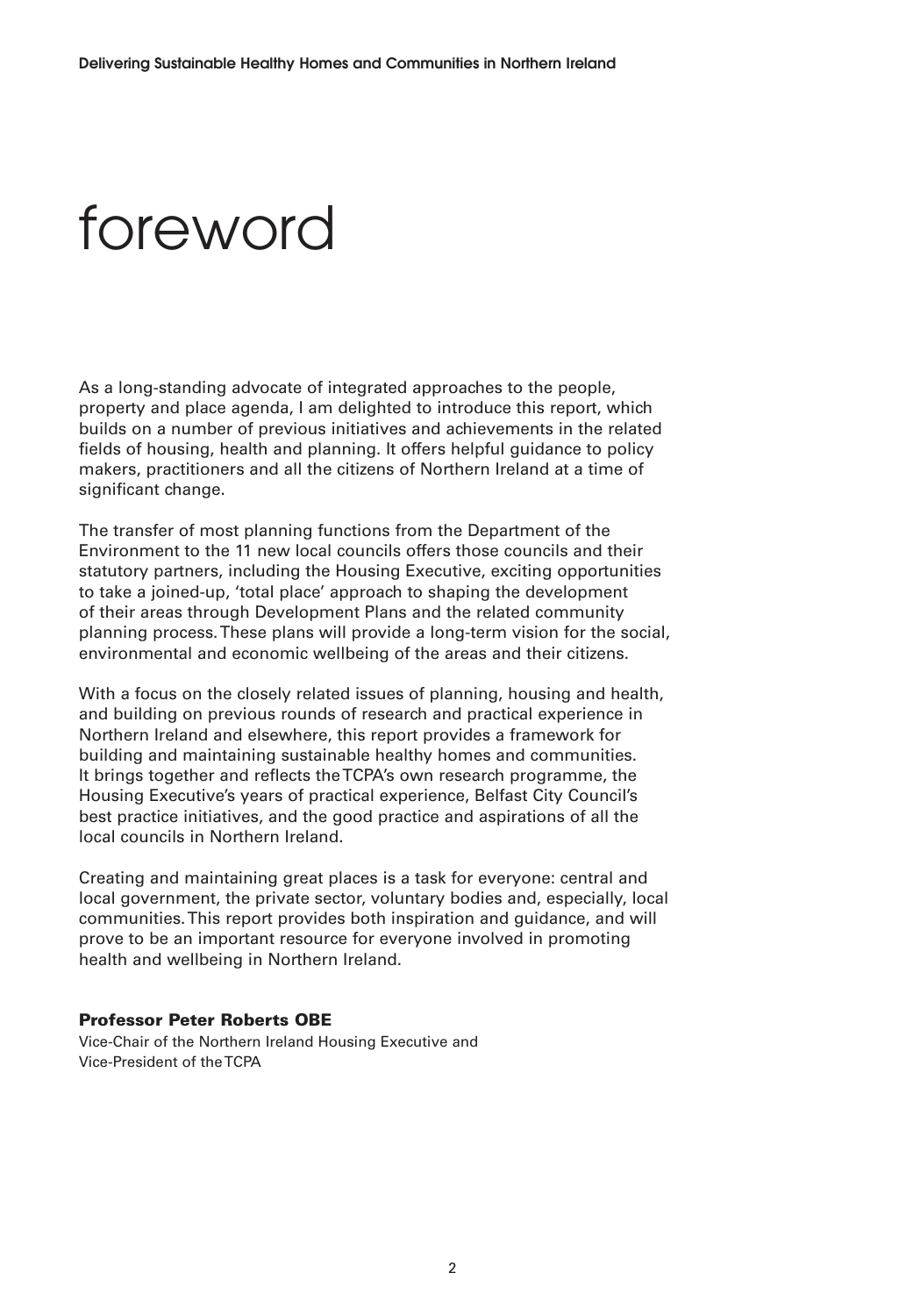# **1** introduction



**Engaging children in decision-making on local neighbourhoods offers a way of accessing valuable local knowledge and supporting active citizenship in delivering healthy homes and neighbourhoods**

In April 2015 Northern Ireland's new local (district) councils were given statutory planning functions. For the first time in decades, local authorities became responsible both for planmaking and for deciding whether to grant permission on individual planning applications. They are also responsible for 'community planning', to ensure greater public involvement in shaping services to meet local needs. The Northern Ireland Executive's vision for local government is: 'a strong, dynamic local government creating communities that are vibrant, healthy,

prosperous, safe, sustainable and have the needs of all citizens at their core.'

As the new councils take on their planning responsibilities, they will need to draw support and inspiration from examples of good practice to help them achieve the Executive's aspirations.

At the time these changes are taking place, communities across Northern Ireland face the challenges of living in housing, and a wider environment, that does not always support their health and wellbeing as well as it might. This is because of a range of interrelated issues, including, but not limited to: fuel poverty resulting, in the poor health of individuals and certain population groups; pockets of poor-quality housing; poor air quality; and lack of access to, and provision of, good green spaces and play areas. The related issues of physical inactivity, poor health and obesity are concerns.

One way of focusing efforts to address these diverse issues is to consider them in terms of planning sustainably for energy and for public health. By so doing, practitioners from different sectors can come together to work to improve people's wellbeing.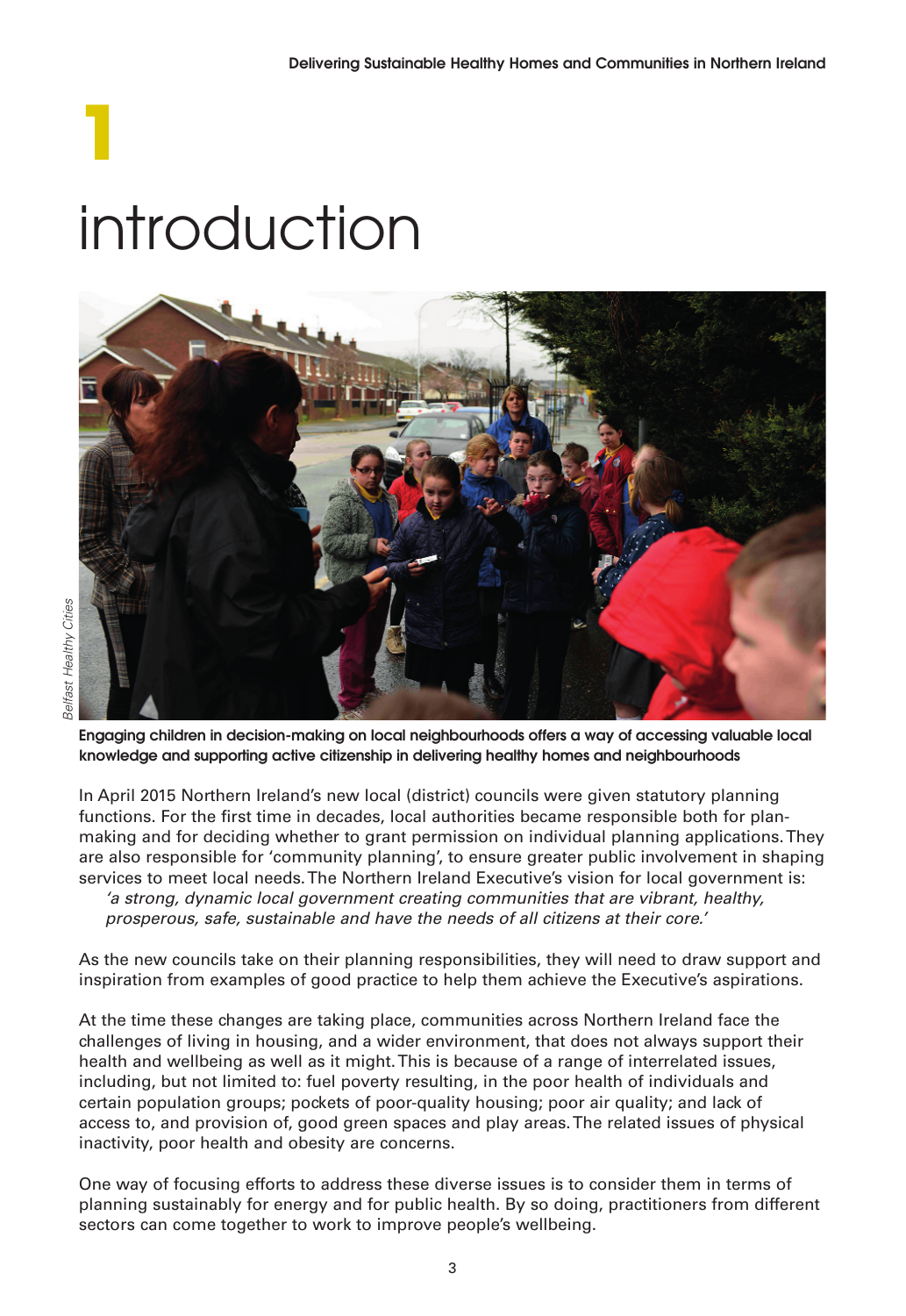#### **Research aims and objectives**

Recognising the key role that good housing can play in the triangular relationship between planning, energy and health, the Northern Ireland Housing Executive commissioned the TCPA, in partnership with Belfast Healthy Cities, to examine the operational links between these issues and to provide guidance for planning, health, housing and energy professionals on how best to use the new planning powers and responsibilities for community planning. The associated objectives were:

- To provide a better understanding of the scale of the challenge and the opportunities that good, sustainable planning provides for 'better practice'.
- To provide practitioners with advice and information on good practice in policy implementation and delivery through the planning process.
- To help unlock difficult policy and practice situations and enhance collaborative working between professionals from different backgrounds – in housing, planning, health, sustainability and regeneration.
- To communicate findings to practitioners to effect change locally and influence policy development nationally.
- To help ensure that housing (including social housing) is a key building block of future Community Plans.

#### **Methodology**

The research that culminated in this report involved three main phases of work: a literature review; engagement activities; and synthesis/report writing.

#### **Literature review**

As well as a review of salient material relating to Northern Ireland, a policy horizon scanning exercise was carried out, enabling a strengths, weaknesses, opportunities and threats (SWOT) analysis of the new two-part development plan and community planning process in relation to health, planning, housing and sustainability to be undertaken.

#### **Engagement activities**

Two half-day practitioner workshops were held in November 2015. At the first, which was held in Cookstown in collaboration with the EU SPECIAL (Spatial Planning and Energy for Communities in All Landscapes) project, stakeholders discussed opportunities for renewable energy and energy efficiency interventions through planning and housing developments. The second workshop took place in Belfast and focused on opportunities for promoting sustainable development and regeneration through healthy planning principles. The workshops provided the basis for engaging with practitioners, to draw on their invaluable experience and practical knowledge. Their involvement resulted in many very significant contributions to the thinking underpinning this publication. Further information on the workshops, including the organisations represented, is included at Annex 1.

#### **Synthesis and report writing**

Finally, the data gathered during the first two stages of the research were reviewed and assembled into this document, which is the key output of the project. It aims to inform all stakeholders in the planning process, including elected representatives, professional town planners, and the housing, health and voluntary sectors, on:

- implementing key national policies, including the Strategic Planning Policy Statement and local councils' new community planning powers;
- establishing better collaborative working relationships between professionals across different professions – in housing, planning, health, sustainability and regeneration;
- creating a more responsive policy framework to reflect an integrated local approach to sustainable homes and communities for energy and health and wellbeing; and
- promoting approaches, concepts and frameworks for consideration and application in the Northern Ireland context, with examples of how such approaches and frameworks are being used elsewhere.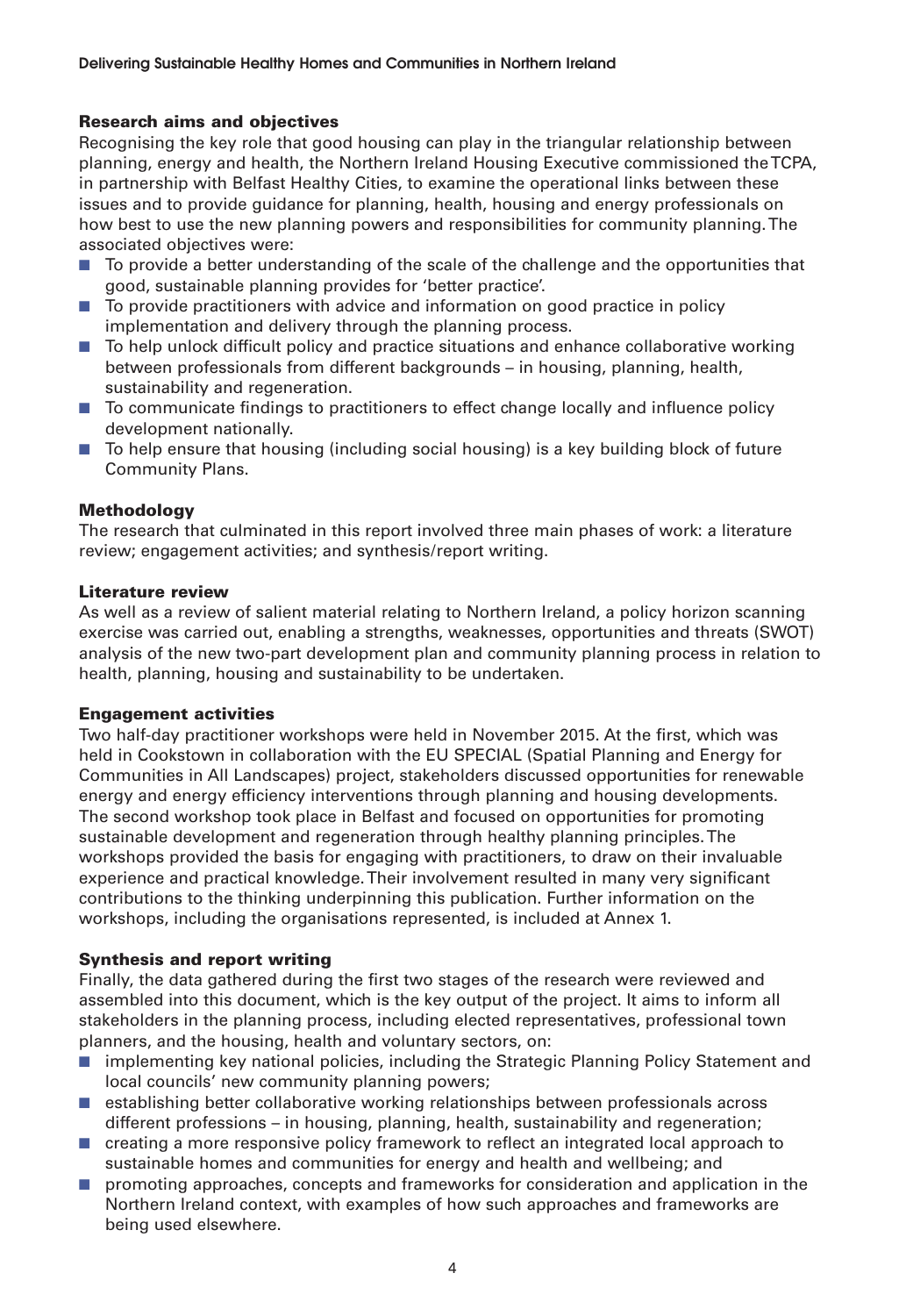# **2** setting the scene

#### **2.1 The new planning and community context**

In April 2015, key provisions of the Planning Act (Northern Ireland) 2011<sup>1</sup> came into force, giving the 11 new local councils planning responsibilities through powers to create Local Development Plans and take decisions on planning applications. At the same time, the Local Government Act (Northern Ireland) 20142 placed a community planning duty on councils, requiring them to work with partners to improve the social, economic and environmental wellbeing of their area. An output of this process is the Community Plan. Taken together, the new institutional and policy landscape for local government provides a powerful context for shaping a narrative for improving people's lives and environments.<sup>3</sup> The key components of this landscape are as follows.

#### **Strategic Planning Policy Statement (SPPS)**

The SPPS<sup>4</sup> is statutory guidance produced by the Department of the Environment regarding 'important planning matters that should be addressed'. Once councils adopt the new Local Development Plans, the SPPS will replace the existing suite of planning policy statements on planning issues such as access, movement and parking (PPS3), housing in settlements (PPS12), and renewable energy (PPS18). In the meantime, it is still a material consideration.

#### **Regional Development Strategy (RDS)**

The RDS<sup>5</sup> sets out the spatial development framework for Northern Ireland up to 2035 in accordance with the three pillars of sustainable development. Its long-term strategic direction to guide the public, private and community sectors includes issues such as delivering a sustainable and secure energy supply, reducing carbon footprints, and supporting urban and rural renaissance. Local planning must take the RDS into account when drawing up plans.

#### **Local Development Plan (LDP)**

The LDP guides the future sustainable use of land through planning policies and allocating land use types, and is used as the basis for determining a planning application. Councils are required to produce a Statement of Community Involvement setting out how and where communities will be involved in the planning process. The LDP will be a combination of two documents – the Plan Strategy and the Local Policies Plan. Councils are required to monitor annually how the objectives of the LDP are being delivered. An anticipated timetable of 40 months for preparing these plans has been set, along with a statutory requirement to agree and approve such a timetable from the outset.<sup>6</sup>

- 1 Planning Act (Northern Ireland) 2011. HMSO, 2011. **http://www.legislation.gov.uk/nia/2011/25/contents**
- 2 Local Government Act (Northern Ireland) 2014. HMSO, 2014. **http://www.legislation.gov.uk/nia/2014/8/contents/enacted**
- 3 At the time of the publication, the Northern Ireland Executive's Departments Bill (Bill 70/11-16) has cleared the final Bill stage in the Northern Ireland Assembly. It proposes transferring planning and environmental functions to new departments
- 4 Strategic Planning Policy Statement for Northern Ireland. Department of the Environment, Northern Ireland Executive, Sept. 2015. **http://www.planningni.gov.uk/SPPS**
- 5 Regional Development Strategy 2035. Department for Regional Development, Northern Ireland Executive, Mar. 2012. **https://www.drdni.gov.uk/publications/regional-development-strategy-2035**
- 6 See Development Plan Practice Note 03. Timetable. Department of the Environment, Northern Ireland Executive, Apr. 2015. **http://www.planningni.gov.uk/index/advice/practice-notes/common-newpage-9.htm**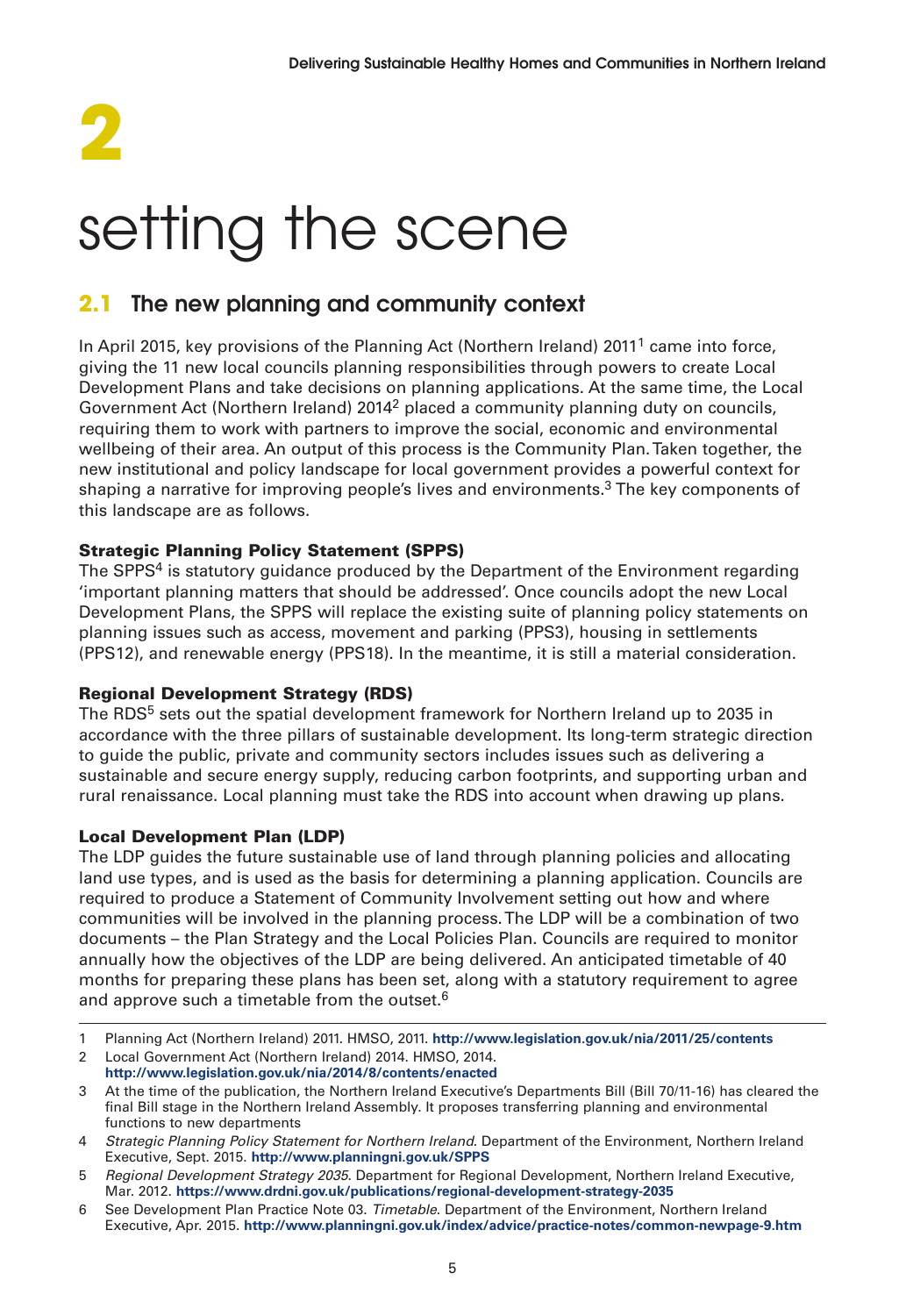#### **Determining planning applications**

When a planning application for a development is submitted to a local authority, that authority has to decide whether to grant it permission, taking into account how the application complies with the LDP, the RDS and the SPPS. The process of deciding whether to grant planning permission – 'determining' the application – is also known as 'development management'. Development management can also include discussions with the applicant before the application is submitted ('pre-application' discussions), although pre-application discussions usually take place only for major or regionally significant developments. In many cases, a decision is made to grant planning permission only if certain conditions and obligations are met. These might include, for example, ensuring that the development meets local objectives and policies such as on transport, sustainability, housing design and open space provision.

#### **Community planning**

Community planning is a new function for local authorities, introduced by the Local Government (Northern Ireland) Act 2014. Councils should initiate, facilitate and maintain a process of engagement with local partners to identify objectives and actions for improving social, economic and environmental wellbeing. The output is a 'Community Plan', which is a strategic plan of the council. A monitoring report must be published once every two years. Local planning must take account of the Community Plan.



**Fig. 1 The Northern Ireland planning framework, taking into account key considerations from the Regional Development Strategy and the Community Plan**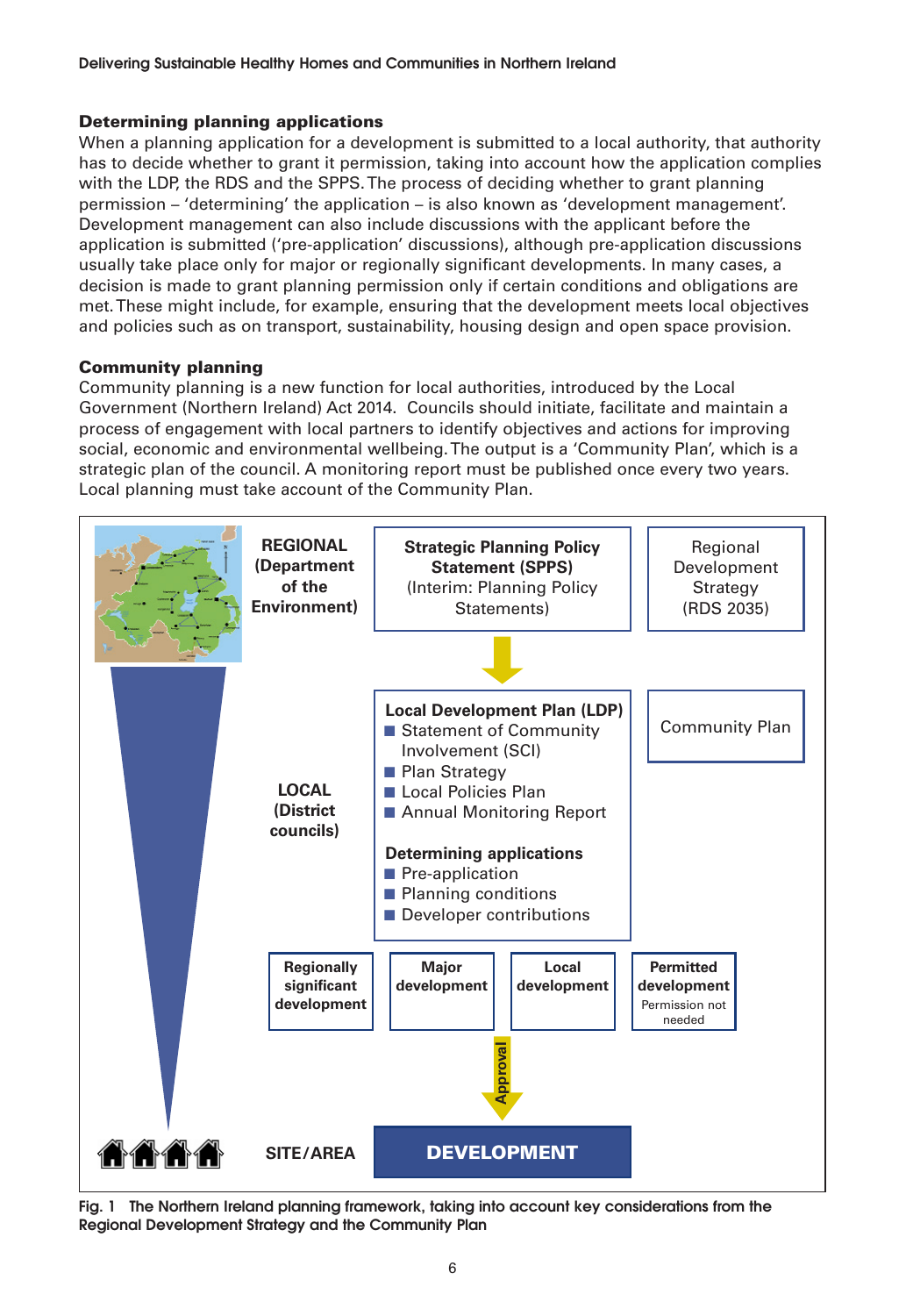#### **2.2 Energy and sustainability policy context and outcomes**

Northern Ireland is bound by the UK Climate Change Act 2008 to reduce carbon dioxide emissions by 80% from 1990 levels by 2050, but it faces uncertainties over future energy security and climate change. The key challenges include securing the sustainability of energy generation and supply and improving the energy efficiency of the existing housing stock to alleviate high fuel poverty rates:

- Greenhouse gas emissions from the residential and transport sectors accounted for 31% of total emissions for Northern Ireland in 2013, up from 26.7% in 1990.
- In 2014/15, nearly 20% of electricity was generated from renewables the majority of this, 92%, from wind.
- Modelled figures published by Department of Energy and Climate Change estimated that 425,000 households in Northern Ireland were in fuel poverty in 2014. Nearly a third of these households were families with dependent children.

Large new developments and regeneration schemes provide opportunities to create decentralised energy systems. These could be in the form of community energy schemes, which can ensure that the financial benefits of energy generation and/or supply remain within the local community. Both the land use and community planning processes can help to make such schemes happen.

A number of departments and agencies have responsibilities and strategies for energy. Local councils will have to take these strategies into account, and will also have the important role of determining applications when energy developments are brought forward through the local planning process.

#### **Strategic Energy Framework for Northern Ireland (SEF)**

The Strategic Energy Framework, published in 2010, sets the direction for Northern Ireland energy policy until 2020, and concentrates on issues such as renewable energy sources and energy efficiency. It sets targets for achieving 40% renewable electricity generation and 10% renewable heat supply. It recognises planning issues relating to onshore wind infrastructure but also the need to meet targets. As a commitment in the SEF, a Sustainable Energy Action Plan was developed for 2012-2015 to bring various strategies and actions together under one document. It set out actions for the then Planning Service to apply PPS18: Renewable Energy consistently.

#### **Housing Executive Energy Strategy**

As Northern Ireland's Home Energy Conservation Authority, the Housing Executive is responsible for identifying measures that are considered practicable, cost-effective and likely to result in a significant improvement in the energy efficiency of residential accommodation in Northern Ireland, irrespective of tenure. Different approaches and mechanisms apply to owneroccupied properties, Housing Executive properties, housing association properties and those in the private rented sector.

#### **Driving forward evidence on opportunities for renewables – Cambridgeshire Renewables Infrastructure Framework**

The result of a study covering the whole of the county of Cambridgeshire, the Cambridgeshire Renewables Infrastructure Framework aims to provide a robust evidence base to allow for an understanding of the main opportunities to use – and the constraints on using – renewable energy sources. And it aims to promote and increase the implementation of renewable energy projects for the benefit of Cambridgeshire residents and businesses.

**http://www.crif.citizenscape.net/core/portal/home**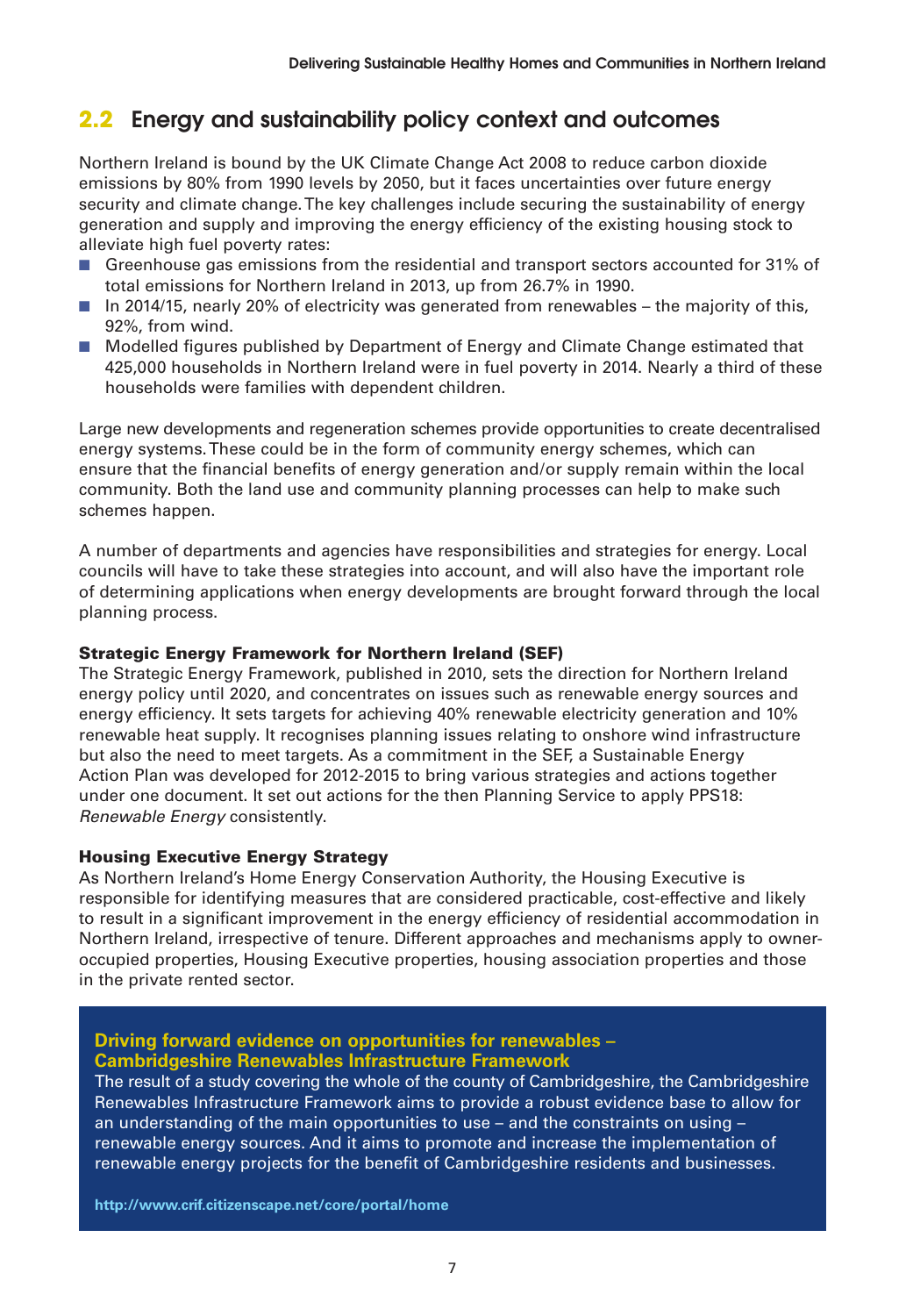#### **Delivering energy outcomes through regeneration – District Heating System, Wyndford Estate, Glasgow**

Wyndford Estate is a multi-storey, low-rise social housing estate comprising over 1,900 flats and maisonettes built in the mid-1960s. During late 2012 and early 2013 the estate was given an energy efficiency retrofit. This included the provision of external cladding and new windows and the replacement of old night-storage heating with a district heating system powered by a gas-fired combined heat and power generator. The project was driven by the need to reduce the residents' energy costs and to achieve 2015 regulatory energy efficiency requirements defined by the Scottish Housing Quality Standard. The project resulted in both significantly cheaper heating for residents and increased energy efficiency of the buildings that saved 7,000 tonnes of carbon dioxide per year.

**http://www.glasgow.gov.uk/CHttpHandler.ashx?id=28750&p=0** 

#### **External wall insulation pilot scheme – Northern Ireland Housing Executive**

The Housing Executive owns around 10,000 non-traditional dwellings, including 6,700 solid-wall properties. In 2013, it carried out an external-wall insulation scheme at three semi-detached properties in the Greater Coleraine area to inform the development of policy for solid-wall insulation. As well as new external insulation, other measures provided at the dwellings included replacement of existing windows with double-glazed PVC windows and upgrading of roof insulation and replacement of fascia boards. Initial indications are that households saved at least £4 per week on home heating oil after the work was carried out, and carbon dioxide emissions were reduced by more than 2 tonnes per year per property**.**

**http://www.nihe.gov.uk/external\_wall\_insulation\_pilot\_scheme.pdf** 

#### **Energy Efficiency Good Practice Guide for Refurbishment of the Residential Sector (Low Rise) 2015 – Northern Ireland Housing Executive, 2015**

With residential energy efficiency having plateaued following sustained investment in affordable warmth measures such as cavity wall and loft insulation and central heating upgrades, the Housing Executive, in its role as Home Energy Conservation Authority for Northern Ireland, saw the need for a fresh approach to exploit the successes to date in thermal performance in order to reduce fuel poverty and carbon dioxide emissions while also enhancing health and wellbeing. The Energy Efficiency Good Practice Guide was produced to encourage an 'envelope first' approach, featuring improvements to the thermal performance of the external envelope of the dwelling, combined with an upgrade to the heating system.

**http://www.nihe.gov.uk/energy\_efficiency\_good\_practice\_guide.pdf**

#### **2.3 Health and wellbeing policy context and outcomes**

Belfast City Lord Mayor, Councillor Nichola Mallon, remarked at the 'Reuniting Planning and Health: Tackling Disadvantage' conference organised by Belfast Healthy Cities in November 2014:

'Planning and local government reform offers an important opportunity to consider health in a new way within planning. The benefits to be reaped are significant: more attractive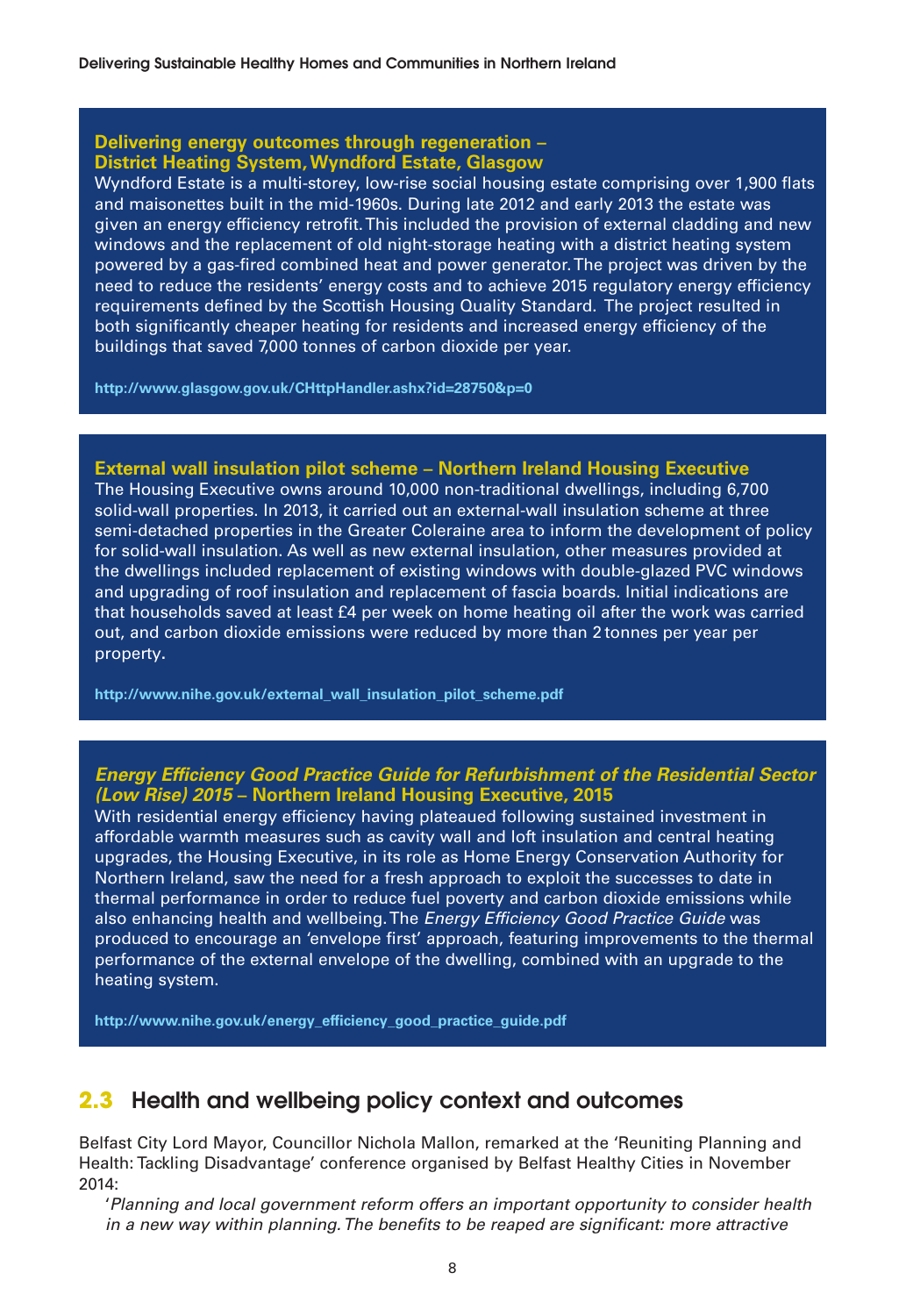places; safer, more cohesive and resilient communities; effective transport systems; and of course, healthier people.'<sup>7</sup>

Extensive research and evidence show that people's health and wellbeing are influenced by the environment in which they live and work. The wider societal factors (including environmental factors) that contribute to poor health, or support good health, are sometimes referred to as the 'social determinants of health'. Living in poorly insulated homes, or in fuel poverty, or in isolated housing estates, or with a lack of play and leisure facilities are all factors that have been linked to poor health. Access to services – especially local services, including transport, education, health care and other amenities – is a particularly important factor that shapes people's life opportunities and lifestyles. For example, access to local amenities affects people's food and physical activity choices, which in turn directly affect health.

The difference between the 'health indicators' of people living in the most deprived areas and those of people in the least deprived areas is stark, according to a recent health survey. For example, across Northern Ireland only 43% of those living in the most deprived areas are physically active at least one day a week, compared with 57% for those in the least deprived areas.8

The economic impact of poor health is significant. For instance, research shows that removing the worst disadvantages, such as lack of space in poor housing, could save the Northern Ireland health service about  $£33$  million a year.<sup>9</sup> The built and natural environments are important elements of the wider determinants of health, and the planning system can help to shape them.

#### **Using planning for food to achieve multiple wellbeing outcomes – Incredible Edible, Cloughmills, County Antrim**

Cloughmills Community Action Team (CCAT) was formed in 1999, with the mission of improving the village of Cloughmill as a place to live, work and play. More recently, CCAT saw a need to offer alternative opportunities for young people aged 14 to 18, and in 2012 started a small horticulture project which quickly grew into a community food initiative involving people of all ages. Now mainly based at a 4.5 acre site, owned by Causeway Coast and Glens Borough Council, in the centre of the village, the volunteer-run project has expanded to address food poverty (which in rural areas can be due to transport and access issues as much as cost) and provide opportunities for people to learn about cooking, as well as growing food. The project brings people together, teaches new skills, and enhances emotional and physical wellbeing, and in 2014 it expanded to include a social economy mushroom company which received a community grant from the Northern Ireland Housing Executive. Other elements of Incredible Edible have also benefited from support from a range of funders, including Ballymoney Policing and Community Safety Partnership, The Big Lottery, the Ireland Funds, and Safefood.

**http://www.nihe.gov.uk/news-from-mushroom-to-market-at-cloughmills http://incredibleediblenetwork.org.uk/resource/case-study-incredible-edible-cloughmills http://viewdigital.org/2015/11/17/incredible-edible-project-helping-to-tackle-food-poverty/**

8 Continuous Household Survey 2014/15 and Young Persons' Behaviour and Attitudes Survey 2013. Northern Ireland Statistics and Research Agency. Department of Culture, Arts and Leisure. **http://www.dcalni.gov.uk/publications/dcal-questions-continuous-household-survey** and **http://www.dcalni.gov.uk/publications/dcal-questions-young-persons-behaviour-and-attitudes-survey**

9 M. Davidson, S. Nichol, M. Roys, H. Garrett, A. Beaumont and C. Turner: The Cost of Poor Housing in Northern Ireland. BRE Trust/Northern Ireland Housing Executive. IHS BRE Press, 2012. **http://www.nihe.gov.uk/cost\_of\_poor\_housing\_in\_ni.pdf**

<sup>7</sup> Planning for Healthy Communities Resource Pack. Belfast Healthy Cities. **http://planning.belfasthealthycities.com/**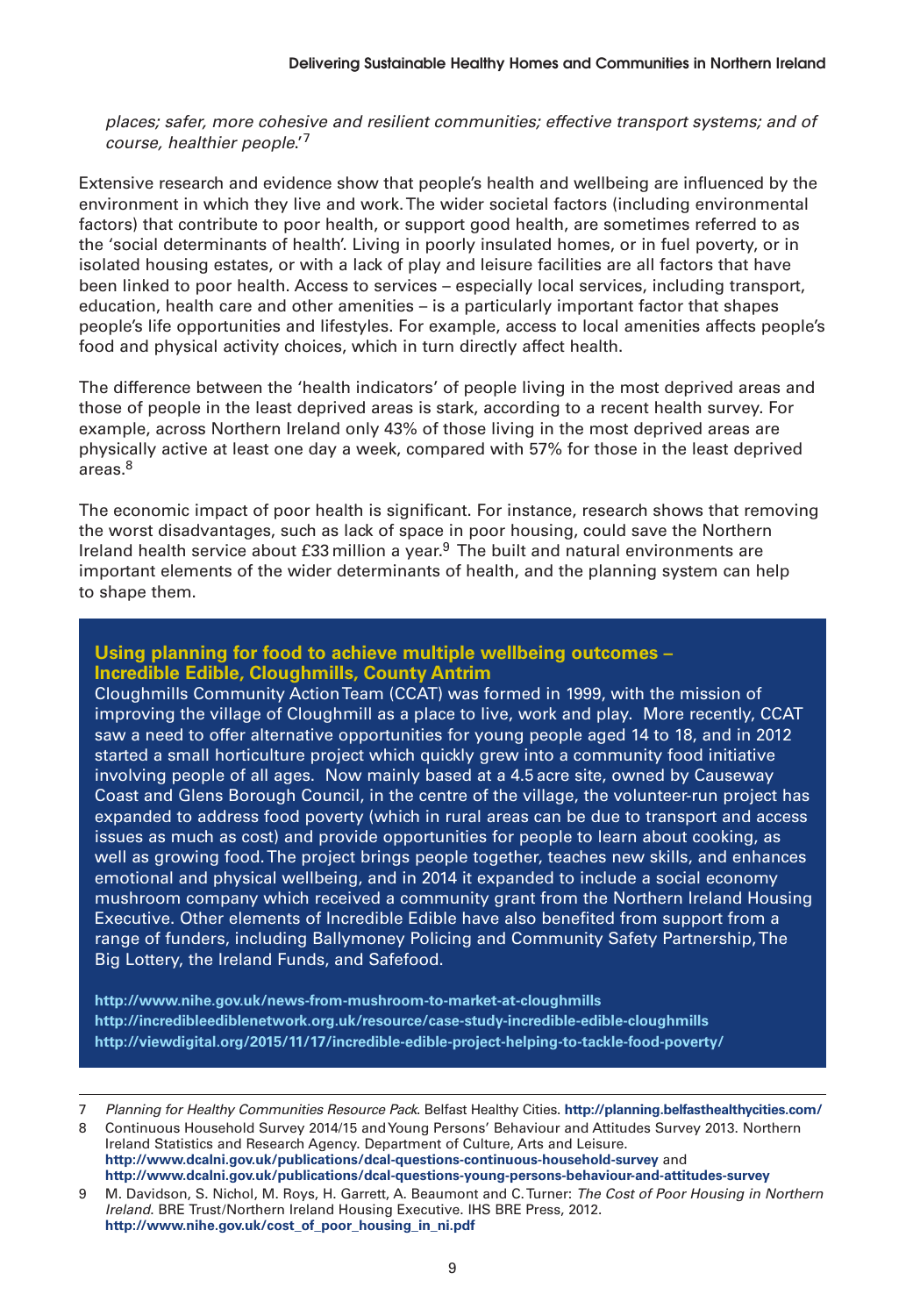In addition, the new planning and community planning powers can help support the creation of modern healthcare infrastructure, both in new developments and in regeneration projects, working with partners in the Health and Social Care Trusts.

#### **Making Life Better – A Whole System Strategic Framework for Public Health, 2013-2023**

Making Life Better<sup>10</sup> is the Northern Ireland Executive's cross-cutting public health strategy. It aims to promote more collaborative working across sectors in order to enable people and communities to take control of their lives. Theme 4 of the strategy, 'Creating the Conditions', focuses on the wider economic and environmental elements that provide the fundamental conditions to support good health and wellbeing. These include the physical environment and infrastructure, and safe and healthy homes. In particular, it promotes safe-by-design approaches; age-friendly environments; opportunities for sustainable transport options; delivery of affordable homes; and improvements in housing stock quality and energy efficiency.

#### **Planning for healthcare within regeneration – St Catherine's Health Centre, Merseyside, Birkenhead**

St Catherine's is a four-storey health centre in Birkenhead that opened in 2013. It was commissioned with the aim of providing for the health and social care needs of the local population and as part of the regeneration of the wider area. The new building, which replaced an old hospital, was commissioned by NHS Wirral in order to improve the previous fragmented service delivery across a number of sites, bringing together public services and independent and voluntary facilities in one place. The hospital redevelopment masterplan has been integrated into the wider regeneration strategy for the area, as part of the Housing Market Renewal Initiative programme and consistent with the Wirral Unitary Plan.

**http://www.wirralct.nhs.uk/attachments/article/321/StCatherine'sbriefingnote.pdf**

#### **2.4 Evidence base**

Sound planning requires up-to-date and proportionate evidence. This evidence should underpin the Local Development Plan, and should help local authorities to reach the right decisions on planning applications.

On energy matters, policy-making requires an evidence-based understanding of local energy opportunities, such as wind and solar capacity. Similarly, an understanding of where the major heat loads and usage are, and of how this relates to levels of fuel poverty, can help local authorities to map areas where sustainable energy measures could be most effective and viable.

For health and wellbeing, the evidence base is wide-ranging and will require focus on a number of factors, depending on the range of issues being considered. The SPPS encourages councils to 'engage with relevant bodies and agencies with health remits in order to understand and take account of health issues and the needs of local communities' (paragraph 4.6). It is recognised that wider environmental factors, including open space and leisure provision, influence people's health and wellbeing, but that there might not be evidence that can demonstrate a clear link between specific sites and specific health benefits. The evidence produced by nonhealth agencies or other departments within the council should be considered and taken into account alongside direct health evidence on mortality and morbidity.

<sup>10</sup> Making Life Better – A Whole System Strategic Framework for Public Health, 2013-2023. Department of Health, Social Services and Public Safety, Northern Ireland Executive, Jul. 2014. **http://www.dhsspsni.gov.uk/topics/health-policy/making-life-better**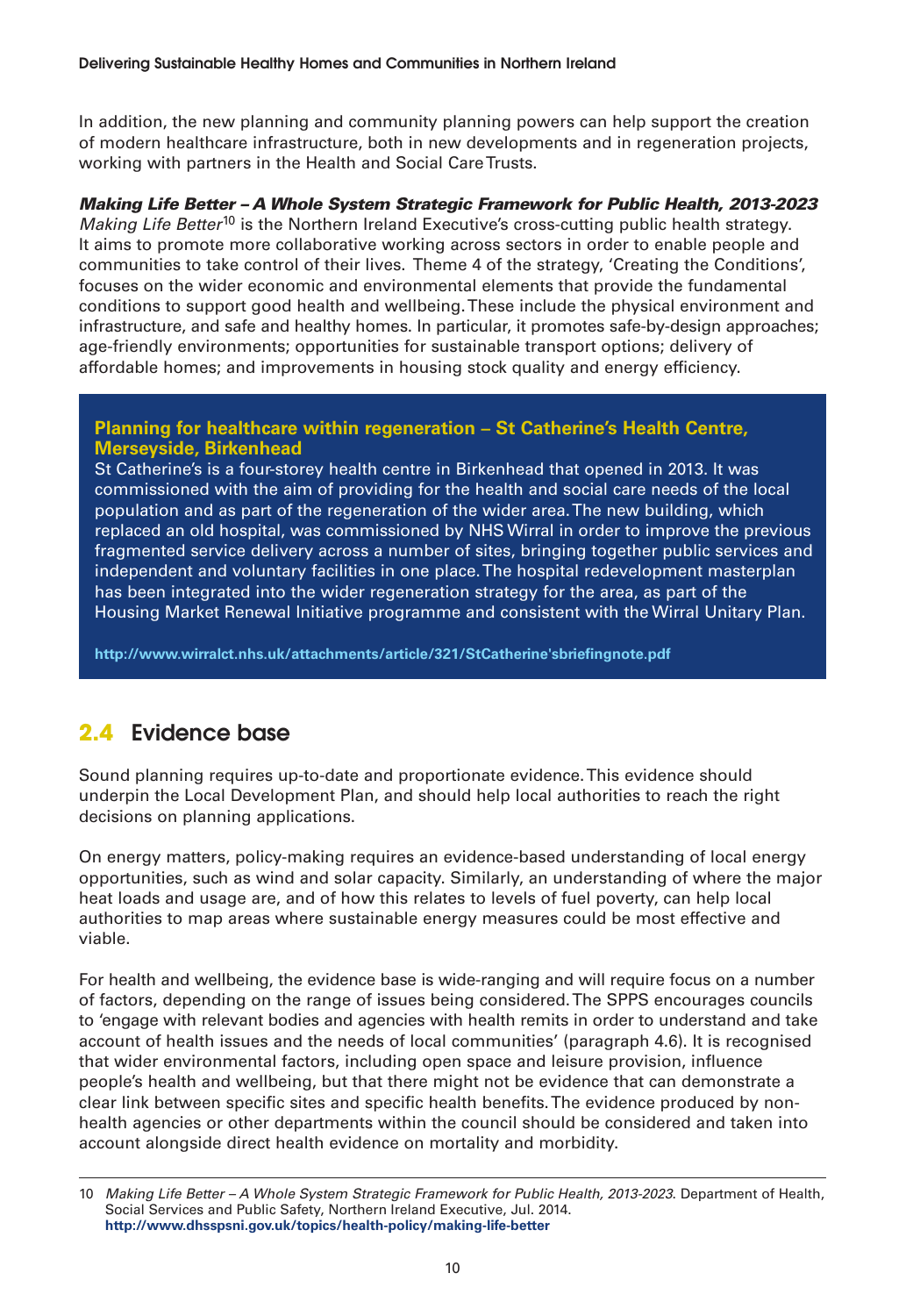| Table 1<br><b>Example sources of evidence and information</b> |                                                                                                                                                                                                                                                                                                                                                                                                                                                                                                                        |  |  |
|---------------------------------------------------------------|------------------------------------------------------------------------------------------------------------------------------------------------------------------------------------------------------------------------------------------------------------------------------------------------------------------------------------------------------------------------------------------------------------------------------------------------------------------------------------------------------------------------|--|--|
| Health and wellbeing                                          | Health and Social Care Inequalities Monitoring System, Department of<br>ш<br>Health, Social Services and Public Safety, Northern Ireland Executive<br>Director of Public Health Annual Report. Public Health Agency<br>ш<br>Continuous Household Survey. Northern Ireland Statistics and<br><b>Research Agency</b><br>Health Economic Assessment Tool (HEAT) (for walking and cycling).<br>ш<br>WHO/Europe, 2014                                                                                                       |  |  |
| Leisure provision                                             | Assessing Needs and Opportunities Guide for Indoor and Outdoor<br>ш<br>Sports Facilities. Sport England, 2014                                                                                                                                                                                                                                                                                                                                                                                                          |  |  |
| Open space and green<br>infrastructure                        | Open Space Strategies: Best Practice Guidance. CABE and the<br>ш<br>Greater London Authority, 2009<br>Planning for a Healthy Environment - Good Practice Guidance for<br>ш<br>Green Infrastructure and Biodiversity. TCPA and The Wildlife<br><b>Trusts, 2012</b><br>Planning Sustainable Cities for Community Food Growing.<br>Sustain, 2014<br>Biodiversity Strategy for Northern Ireland to 2020. Department of<br>the Environment, Northern Ireland Executive, 2015<br><b>Northern Ireland Forest Service</b><br>ш |  |  |
| Renewable energy and<br>heat                                  | Renewable and Low-Carbon Energy Capacity Methodology.<br>ш<br>Department of Energy and Climate Change, 2010<br>Wind Map for Northern Ireland. Department of Enterprise Trade and<br>ш<br>Investment, Northern Ireland Executive<br>11kV Network Heat Map. Northern Ireland Electricity Networks                                                                                                                                                                                                                        |  |  |

#### **2.5 Community involvement**

Local councils have to prepare a Statement of Community Involvement (SCI) setting out how communities will be involved in the processes of developing the Local Development Plan and considering planning applications.

Although the Planning (Statement of Community Involvement) Regulations (Northern Ireland) 2015 specify what should be in a SCI, and there is further guidance from the Department of the Environment in the form of a Development Plan Practice Note, individual councils operate under different circumstances and each should work out how best to meet the needs of all groups within their community.

In line with good practice, an SCI should:

- Be consistent and align with the community planning process and the Community Plan, as well as other local community involvement initiatives.
- Build on existing networks and stakeholder lists developed for other projects, initiatives or programmes to maximise outreach. Different groups within a community will want to be involved for different reasons, from the general public to those within particular sectors or with specific interests and needs – these can be community energy groups or residents' groups set up as part of regeneration.
- Set out a range of approaches to communicate and disseminate planning information, through a combination of traditional methods such as newspaper advertising and on-site public notices and innovative marketing through social media.
- Set out specific and appropriate processes and procedures for engaging 'hard to reach' groups (such as children and young people, older people, ethnic minorities, and people with a disability) and groups representing them.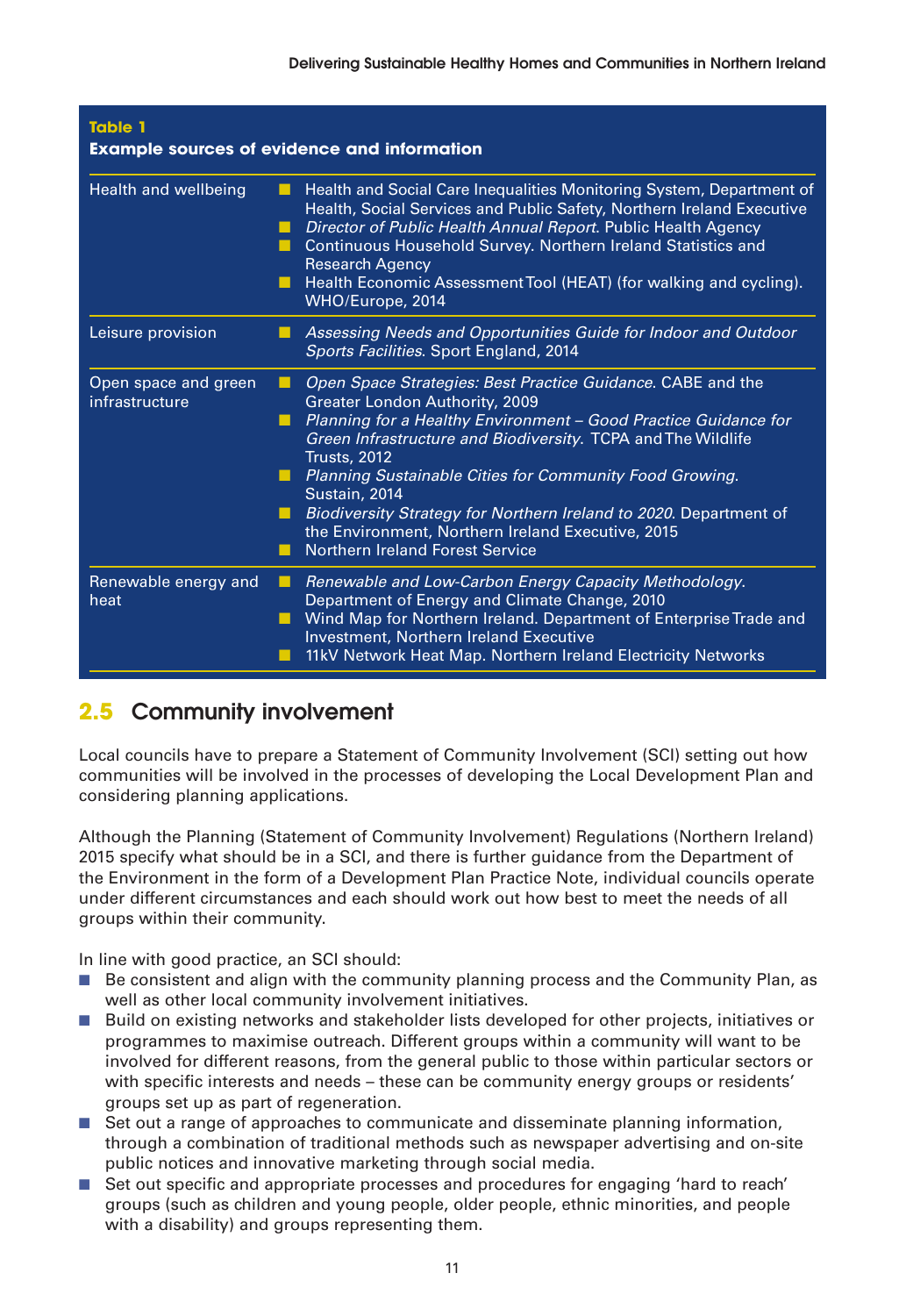- Set out approaches for the various stages of the Local Development Plan preparation process, such as the preferred options and draft stages – and also for the preparation of Supplementary Planning Documents.
- Meet requirements for consultation and discussion on planning applications, as set out in the SPPS – especially for regionally significant and major developments.

Engaging the community is an important element of enabling change. Local people, communities and local groups will have valuable information and experience that can assist in policy- and decision-making while also supporting the development of strong working relationships. For example, extensive community engagement will be needed if councils and their partners want to build consensus, change behaviour, harness local action to reduce fuel poverty, or reduce levels of unhealthy lifestyles. Local councils and their partners should see this as an opportunity to go beyond legislative requirements. It will usually be helpful to put in a lot of effort to engage the local community, particularly in the early stages of a project.

#### **Regeneration on council land –**

#### **Derry City Council and the Northern Ireland Housing Executive**

In advance of the transfer of responsibility for planning from the Department of the Environment, Derry City Council encouraged the public to get involved in planning for the new Derry and Strabane Council area and held a series of community engagement events. This type of ongoing community consultation was an important aspect of a partnership between the Council, the Northern Ireland Housing Executive, Apex housing association and the Glen Development Initiative on plans for up to 80 new social homes and community facilities at Creggan Burn Park in Derry. Both elected representatives and the general public supported the demolition of the flats that originally occupied the site, and the proposed development was publicised in the local press and on local radio. Apex sent letters to residents, politicians and councillors which described the proposals (including a diagram of the site layout) and provided information on where members of the public could go to view the drawings.

**http://www.tcpa.org.uk/data/files/Housing\_the\_Nation\_web\_final\_version.pdf**

#### **2.6 How do the outcomes relate?**

Why is it worth the effort of looking at two particular perspectives – energy, and health and wellbeing – within the overall theme of 'sustainable development'? For a start, delivering sustainable energy solutions and improving health and outcomes through the built environment are both major contributions to the achievement of sustainable development. Taken as a whole, the planning, community planning, sustainable energy and health and wellbeing contexts provide a powerful and complementary set of arenas for action by local government practitioners.

At a regional level, energy and health share many policy issues and have overlapping objectives which can often be delivered simultaneously by the district planning authority through a coherent set of Local Development Plan policies. At the level of development control, a single new development or regeneration scheme could meet multiple health and energy objectives that contribute to improving people's wellbeing. Locally, the community planning process is likely to highlight the most pressing issues relating to poor housing conditions, liveable environments, health inequalities, and fuel poverty, and will also help in addressing at local and neighbourhood level regional issues such as climate change mitigation and adaptation.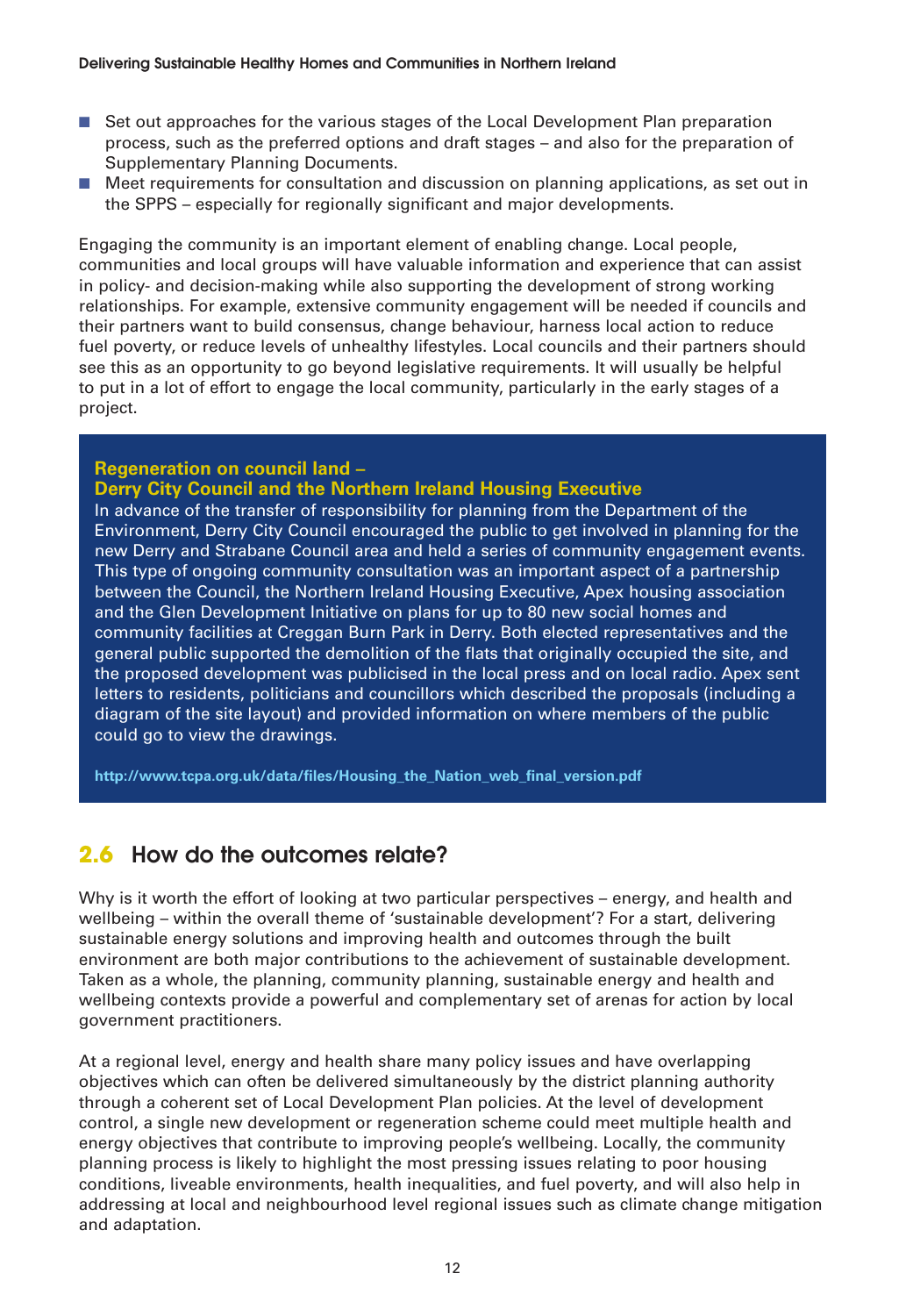This suggests that policies could be grouped under the following three interlocking themes:

- **1 Securing a sustainable low-carbon future.**
- **2 Promoting wellbeing and health improvement.**
- **3 Providing a decent and healthy home and environment for all.**

#### **Integrated initiative on healthy sustainable homes – Healthy Homes Programme, Liverpool Healthy Homes**

Liverpool City Council's Healthy Homes Programme aims to tackle health inequalities, poor housing quality and high levels of fuel poverty across its 148,000 private sector properties. 'Healthy Homes Advocates' visit properties and gather information about the occupants, their health needs and the condition of their homes, and then provide free help and advice to residents on removing or preventing hazards, including advice on affordable home heating, with a view to improving their health and wellbeing. BRE's evaluation of the first year of the programme identified savings of £55 million to the NHS and wider society over ten years, including £42 million from the removal of excess cold hazard.

**http://liverpool.gov.uk/healthyhomes**

#### **Affordable Warmth Scheme – Department for Social Development, Northern Ireland Housing Executive and local councils**

From 2014, the Department for Social Development has taken a targeted approach to addressing domestic fuel poverty in the owner-occupied and private rented sectors through its Affordable Warmth Scheme, which is delivered on the Department's behalf by the Housing Executive and local councils. Having been provided with information on concentrations of fuel poverty within their area, local councils make initial contact with households and invite them to complete a short survey. Households eligible for support under the scheme are then referred to the Housing Executive, whose officers assess the energy efficiency measures required. Households with an annual gross income of less than £20,000 are entitled to assistance up to the value of £7,500 (£10,000 where solid-wall insulation is required) towards the cost of the work (up to a maximum of 50% of the total value of work where the property is privately rented). Provision of measures is prioritised in the order: insulation/ventilation/draught-proofing; heating; windows; solid-wall measures.

**http://www.nihe.gov.uk/index/benefits/affordable\_warmth\_scheme.htm**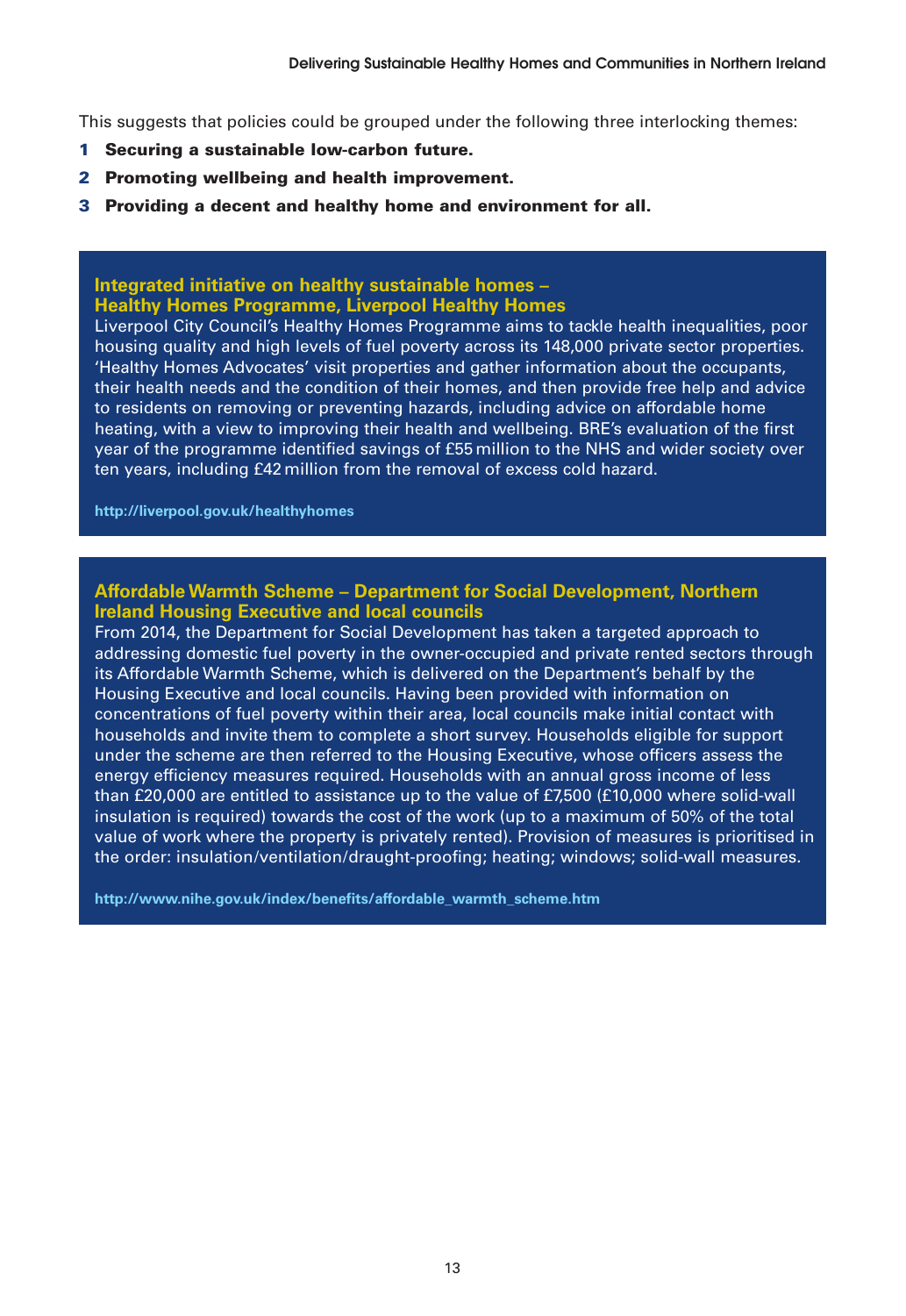

### guidance for the local development plan

This Section provides a starting point for facilitating the creation of sustainable and healthy places through the Local Development Plan process. It summarises what the SPPS says about the issues and then provides a set of guiding principles and advice based on good practice examples. Particular examples of good practice are presented in boxes. Further references and details of specific regional resources are given in Annex 2.

#### **3.1 Securing a sustainable low-carbon future**

#### **What the SPPS says**

- **'3.10 A central challenge in furthering sustainable development is mitigating and adapting to climate change.'**
- **'6.221 Councils should set out policies and proposals in their Local Development Plans (LDPs) that support a diverse range of renewable energy development, including the integration of micro-generation and passive solar design.'**

#### **Principles**

The SPPS is clear about the central role of planning in furthering sustainable development. In developing a set of policies in Local Development Plans, and delivering practical outcomes, local councils should therefore address the following issues:

- **Climate change mitigation and adaptation strategy:** Prepare and integrate into the Local Development Plan as a key spatial objective – an energy strategy to tackle mitigation of and adaptation to climate change. In so doing, councils can consider preparing a Sustainable Energy Action Plan and an Adaptation Action Plan.
- *Energy-mapping and evidence:* Undertake robust and comprehensive energy-mapping to assesses the local demand for energy, the existing energy infrastructure, the potential output from different generation technologies, and the heat loads of key land uses. The outcomes should define areas where planning policies would help to facilitate the delivery of sustainable energy solutions.
- **Energy generation:** Set requirements for renewable and low-carbon energy generation as part of new development, with a proportion of the energy demand to be delivered through low- or zero-carbon energy generation. Such requirements can be presented as targets in the Local Development Plan, underpinned by evidence prepared through the energy-mapping process.
- **Sustainability of homes and buildings:** Set requirements for the delivery of sustainable homes and buildings, which should be in line with, or seek to improve on, energy efficiency and greenhouse gas emissions reduction standards in existing Building Regulations.

Councils should take into account objectives and policies such as those set out by the Department for Regional Development, the Department of Enterprise, Trade and Investment, and Bryson Energy (the EU regional energy agency for Northern Ireland) – see Annex 2.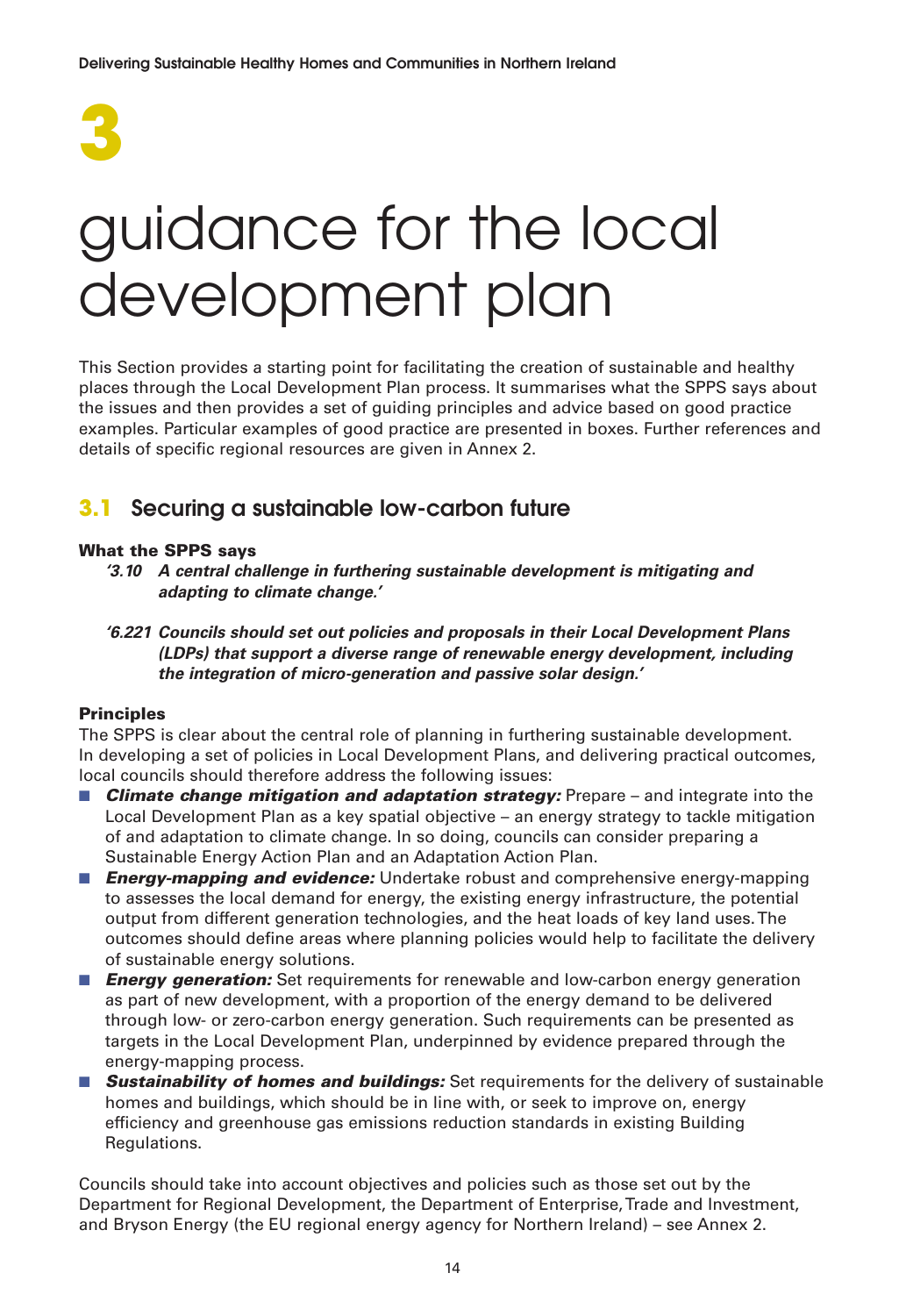#### **Policies for planning for sustainable energy – Planning for Climate Change – Guidance for Local Authorities, Planning and Climate Change Coalition, 2012**

The Planning and Climate Change Coalition has produced guidance on addressing climate change by helping to reduce greenhouse gas emissions and delivering a low-carbon future through plan-making and development management processes. The Planning for Climate Change guidance is intended to support implementation of the National Planning Policy Framework in England; but its principles can be applied in the Northern Ireland context.

**http://www.tcpa.org.uk/pages/planning-for-climate-change-guidance-for-local-authorities-2012.html**

#### **A framework for low-carbon plans – Low Carbon Neighbourhood Planning: A Guidebook, Centre for Sustainable Energy, 2015**

The Centre for Sustainable Energy has produced a guide to help communities draw up low-carbon neighbourhood plans in England, considering issues such as sustainable renewable energy, and energy-efficient and sustainable transport.

**http://www.cse.org.uk/news/view/2012**

#### **Integrated approach to energy planning – Sustainable Energy Action Plans (SEAPs)**

Sustainable Energy Action Plans set out how a local authority will meet local carbon dioxide emissions targets. SEAP guidance on action in relation to buildings and urban and land use planning advocates retrofitting homes and buildings, introducing energy criteria into spatial planning, and promoting solar-oriented urban planning. The Spatial Planning and Energy for Communities in All Landscapes (SPECIAL) project has highlighted that spatial planning is a key element of the SEAP approach.

**http://www.covenantofmayors.eu/actions/sustainable-energy-action-plans\_en.html http://www.special-eu.org**

#### **3.2 Promoting wellbeing and health improvement**

#### **What the SPPS says**

**'4.6 Councils may bring forward local policies that contribute to improving health and well-being (eg a policy to manage the proximity of fast food outlets to schools) as well as those which promote social cohesion and the development of social capital, the provision of health, security, community and cultural infrastructure and other local facilities.'**

#### **Principles**

The SPPS sets out a range of health and wellbeing policy areas that local councils preparing Local Development Plans should consider. They should therefore address the following issues:

- **Healthy and cohesive communities:** Include an overarching health policy in the Plan Strategy, framing various policy issues within a health perspective. Details of more specific requirements resulting from the policy can be set out in the Local Policies Plan.
- *Play, sport and recreation:* Support the provision of, and easy access to, local formal and informal play and leisure facilities, to improve opportunities for physical activity.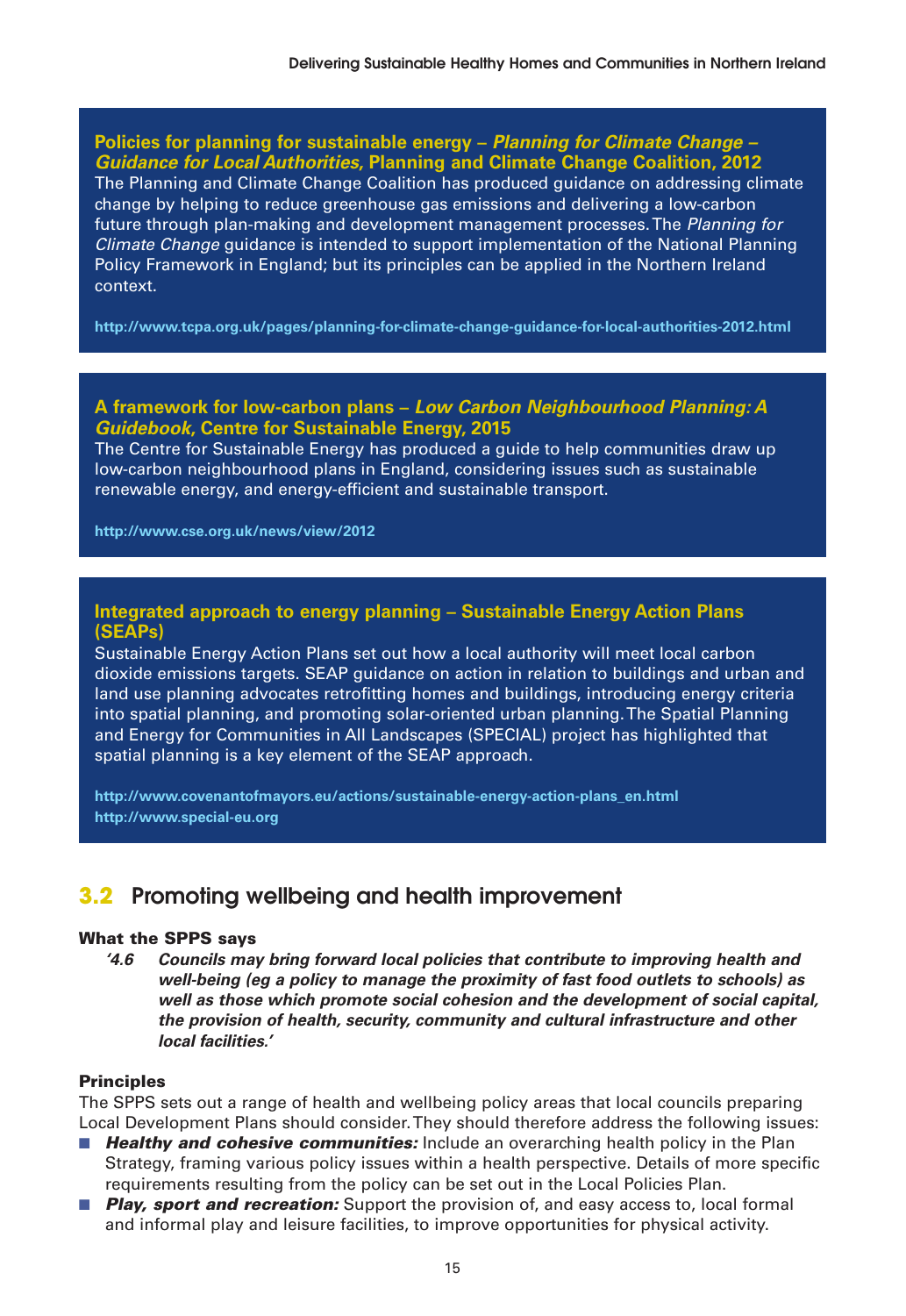- **Open space and green infrastructure:** Support the provision of, and easy access to, local green and open spaces, and ensure that there is continuing maintenance of these areas.
- **Safe and secure environments:** Ensure that the physical environment is designed for the safety and security for all groups of the population. This could be done by, for instance, ensuring that public spaces are overlooked by homes. 'Hard' measures, such as impermeable fencing and CCTV, should be avoided.
- *Walkable and connected environments:* **Support the planning and design of accessible** environments for pedestrians of all ages and cyclists, and promote shared street surfaces in appropriate residential locations.
- **Active travel:** Promote sustainable travel options through the use of personal, business or school travel plans and by reducing the attractiveness of the private vehicle – by, for example, curbing excess car parking provision in residential and employment areas.
- **Promoting access to healthy food:** Support positive action on access to healthy food through community food-growing, making efficient use of derelict and under-utilised public or private spaces. And take action to limit concentrations of unhealthy food retail outlets in retail or town centres, vulnerable areas, or areas with high obesity levels among the population.
- **Air and noise pollution:** Protect communities, especially vulnerable groups, from air and noise pollution.
- **Health and community facilities:** Support the co-ordinated provision and shared use of social infrastructure as part of local infrastructure planning.

Councils' Local Development Plans should reflect objectives and policies such as those set out by the Department of Health, Social Services and Public Safety, the Public Health Agency, and the Department of Culture, Arts and Leisure – see Annex 2. In addition, Belfast Healthy Cities has developed an online Planning for Healthy Communities Resource Pack for elected members, senior officers, planners, and public health and other built environment professionals interested in promoting health through corporate and planning processes.<sup>11</sup>

**Local health planning policy – Policy CH2: Healthy Communities, Royal Greenwich Local Plan: Core Strategy with Detailed Policies, Royal Borough of Greenwich, 2014** 'All development must allow and enable residents to lead more healthy and active lifestyles. Measures that will help to build healthier communities and address health inequalities must be incorporated into development where possible, and developments are expected to: i. promote healthy and active living for all age groups, including older people; ii. for major developments, take account of the impact of development on health inequalities, which should include a Health Impact Assessment (HIA). The Healthy Urban Planning Framework (HUPF) checklist should also be used as appropriate; iii. ensure health facilities in Royal Greenwich are accessible to all by walking, cycling and public transport and that new development of health facilities is appropriate to local needs; iv. ensure that Royal Greenwich's parks, play areas, open spaces and leisure facilities are accessible to all and encourage increased provision where appropriate to meet the needs

of the local community, particularly in areas of deficiency;

v. ensure access to local healthy food, including the protection of street and farmers' markets, and encourage new markets where appropriate;

vi. promote active living, through creating places that are easily accessible, that connect to existing walking and cycling routes and extend/enhance these where possible;

vii. safeguard existing allotments and, for major developments in deficiency areas, include appropriately sited allotments or community gardens; ...

ix. provide public toilets in publicly accessible major developments.'

**http://www.royalgreenwich.gov.uk/downloads/download/718/core\_strategy\_with\_detailed\_policies**

11 Planning for Healthy Communities Resource Pack. Belfast Healthy Cities. **http://planning.belfasthealthycities.com/planning-healthy-communities-resource-pack**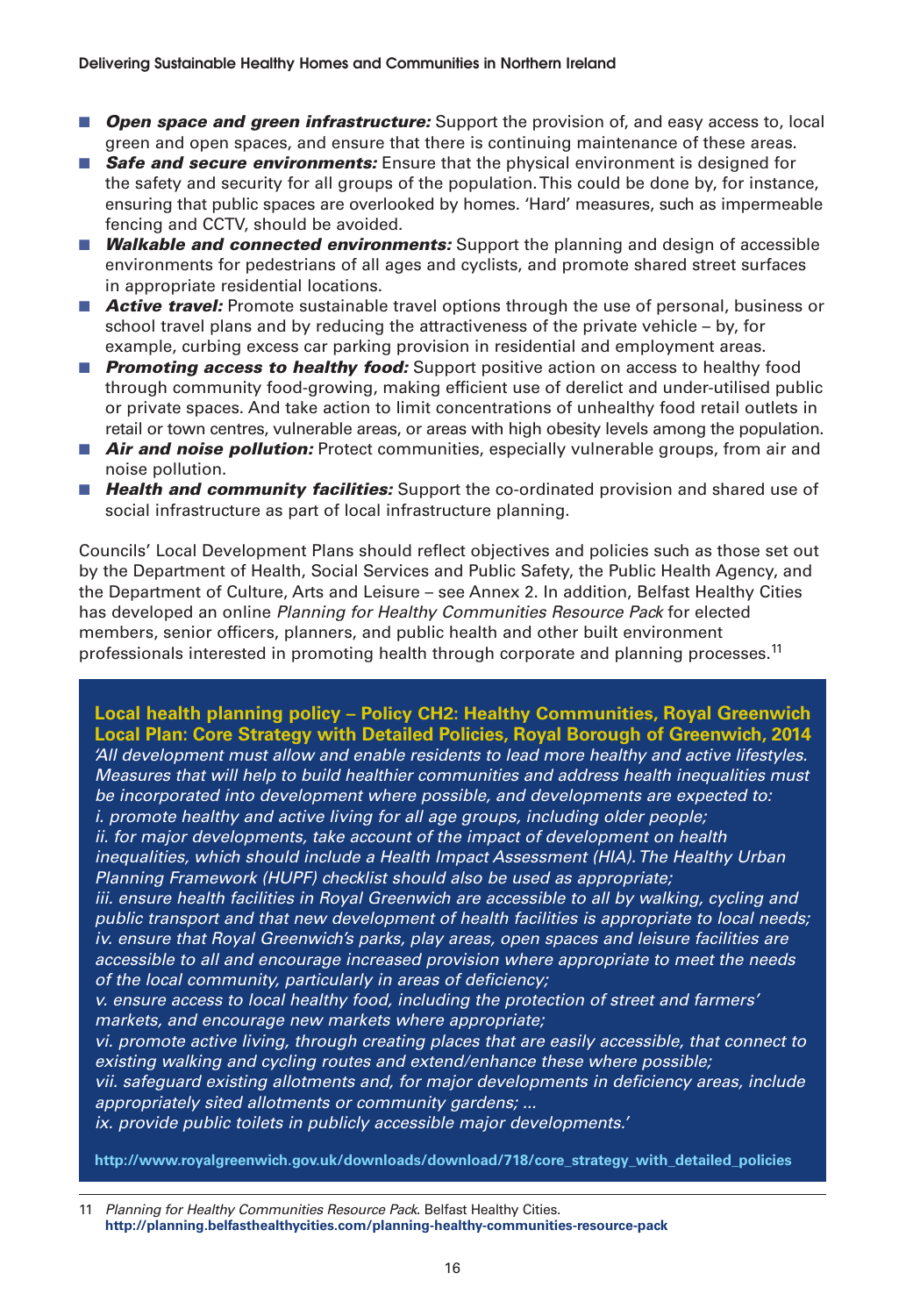| NPPF policy                                            |                                                                                                                                                                                 | When developing your Local Plan                                                                                                                        | What policies could you have?                                                                                                                           |
|--------------------------------------------------------|---------------------------------------------------------------------------------------------------------------------------------------------------------------------------------|--------------------------------------------------------------------------------------------------------------------------------------------------------|---------------------------------------------------------------------------------------------------------------------------------------------------------|
| requirements                                           | for Planning Lead                                                                                                                                                               | for Public Health Lead                                                                                                                                 |                                                                                                                                                         |
| <b>Achieving sustainable</b><br>development            | ■ Do the overall vision and spatial planning objectives reflect the social role of planning in<br>supporting strong, vibrant and healthy communities and tackling inequalities? |                                                                                                                                                        | Vision and strategic objectives<br>for health                                                                                                           |
| Core planning principles                               | Have you reflected relevant priorities in<br>and Wellbeing Strategy?<br>the Health a                                                                                            | Have you ensured that your Health and<br>Wellbeing Strategy includes key built/<br>natural environment priorities?                                     | An overarching health and<br>wellbeing policy                                                                                                           |
| Promoting sustainable<br>transport                     | Have you explored options for promoting<br>active travel and improving opportunities<br>activity?<br>for physical                                                               | Have you engaged planners and transport<br>planners through the Local Transport Plan<br>process?                                                       | <b>Nalking and cycling environment</b><br>Transport assessment and travel<br>plans                                                                      |
| Requiring good design                                  | new development, promoting<br>permeable, safe and accessible layouts?<br>Have you set out design principles<br>criteria for<br>Ľ                                                | securing good health through design?<br>Have you had conversations with<br>planners and urban designers on                                             | Housing design and access<br>Lifetime neighbourhoods<br>Design strategies<br><b>D</b><br>п<br>п                                                         |
| Promoting healthy<br>communities                       | Have you set out viable requirements for<br>access to food-growing and healthy food<br>choices/retail for new developments?<br>open spaces, leisure, and<br>play areas,         | evidence base demonstrating the benefits<br>Have you supported planners with an<br>associated with physical and mental<br>health and mental wellbeing? | Play, formal and informal recreation<br>Health investment/infrastructure<br>Access to healthy food<br>Open space<br>Allotments<br>п<br>п<br>п<br>п<br>п |
| enhancing the natural<br>Conserving and<br>environment | Have you identified vulnerabilities (what,<br>for whom) to significant<br>impacts from pollution and noise?<br>where and                                                        | Have you presented evidence to planners<br>to enable them to plan for appropriate<br>land use activities?                                              | Air and noise pollution<br>Amenity<br>Ė<br>п                                                                                                            |
| Plan-making evidence:<br>infrastructure                | need in planning obligations and/or the<br>its for health and reflected<br>Have you set out the infrastructure<br>Community Infrastructure Levy?<br>requiremen                  | Have you supported planners in engaging<br>with the Clinical Commissioning Group/<br>NHS England?                                                      |                                                                                                                                                         |
| health and wellbeing<br>Plan-making evidence:          | Have you identified and addressed local<br>health needs in justifying policies?                                                                                                 | Needs Assessment provides evidence that<br>Have you ensured that the Joint Strategic<br>can be used and referenced by planners?                        |                                                                                                                                                         |
| Monitoring and review                                  | targets for each health-relevant policy, and<br>what health evidence have you linked to?<br>Have you set out performance indicators/                                            | help planners on health impacts/benefits?<br>Outcomes Framework indicators that can<br>Are there synergies with Public Health                          |                                                                                                                                                         |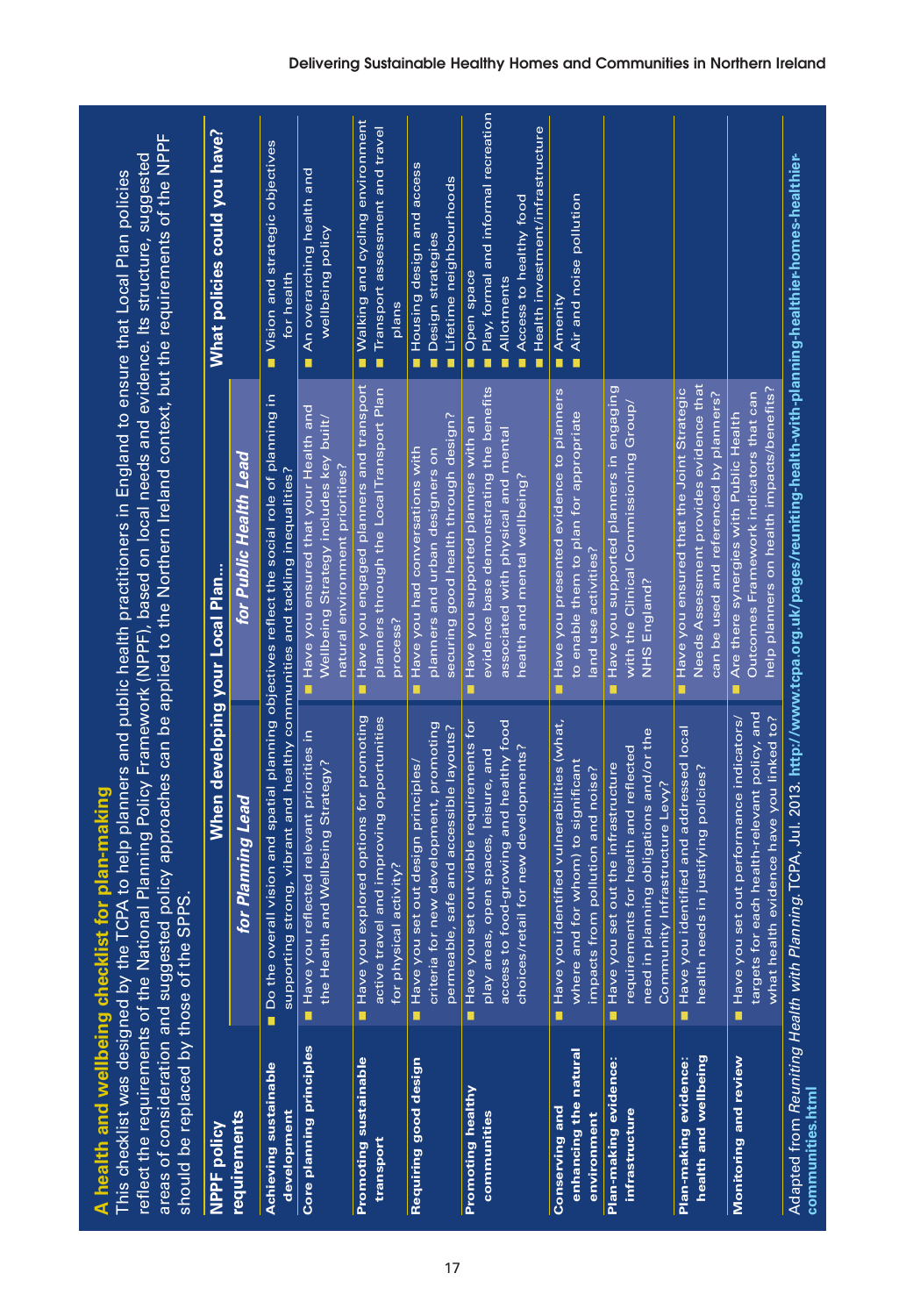#### **3.3 Providing a decent and healthy home and environment for all**

#### **What the SPPS says**

**'6.137 Achieving balanced communities and strengthening community cohesion is one of the major themes underpinning the RDS.The provision of good quality housing offering a variety of house types, sizes and tenures to meet different needs, and development that provides opportunities for the community to share in local employment, shopping, leisure and social facilities, is fundamental to the building of more balanced communities.This will also contribute to creating and enhancing shared space.'**

#### **Principles**

The Northern Ireland Housing Executive has set out a strong vision for housing in which 'decent', 'well designed', 'energy efficient' homes and 'real choice'12 are objectives that planning can help to deliver. In preparing Local Development Plans, local councils should address the following issues:

- **Housing choice:** Provide increased housing choices to meet identified local housing needs, including but not restricted to: affordable housing, social housing, housing for families, older people and vulnerable groups, and, where appropriate, specialist accommodation.
- **Sustainability of homes:** Support improvements in the sustainability of the existing stock as part of new development or regeneration schemes, in particular with regard to fuel poverty, energy efficiency and heating issues.
- **Wider links to housing quality and liveability:** Issue a coherent set of policy requirements which also link to other sustainability issues, such as water efficiency and use management, waste, accessibility within and around the home, internal space standards, and daylight standards.

Councils should take into account and reflect objectives and policies such as those set out by the Department for Regional Development, the Department for Social Development, and the Northern Ireland Housing Executive, including, but not limited to, the Housing Executive's Housing Investment Plans for each council area – see Annex 2.

#### **What the SPPS says**

- **'4.24 Design involves shaping how all elements of the built and natural environment relate to each other through the construction of new buildings, restoration and redevelopment of historic buildings, creation of public spaces and environmental improvements. Design is not limited to the appearance of a building or place but should also encompass how buildings and places function in use and over the lifetime of a development.This includes considering and addressing for example how the design of a development can minimise energy, water usage and CO<sup>2</sup> emissions.'**
- **'6.137 A design concept should be sought from and agreed with the developer incorporating sustainable elements such as... energy efficient design of housing units... Councils should bring forward local planning policy or guidance for achieving quality in residential development.'**

#### **Principles**

The SPPS makes improving the built and natural environments a key planning principle, with delivery through specific subject policies. Local Development Plans should introduce strategic policies applicable across the whole area and should set out detailed 'place' policies, focusing on designated neighbourhoods or centres for urban regeneration, new housing, mixed-use developments, and economic development.

<sup>12 &#</sup>x27;Our vision for housing in Northern Ireland'. Webpage. Housing Executive, Updated Mar. 2016. **http://www.nihe.gov.uk/index/about/vision.htm**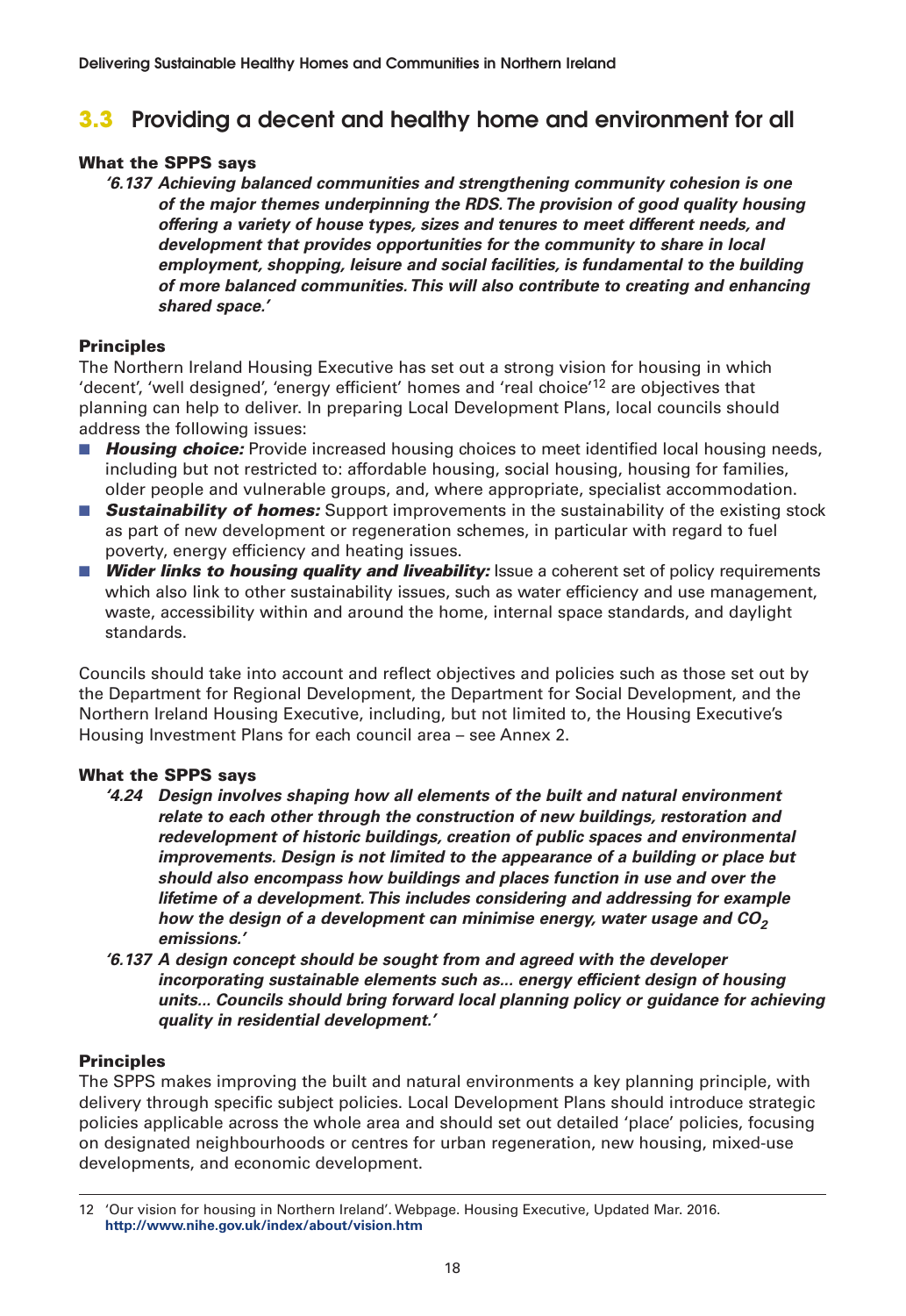Councils should take into account and reflect objectives and policies such as those set out by the Department for Social Development and the Department of Culture, Arts and Leisure – see Annex 2.

#### **Place-shaping policy – Policy CS15: Place-making, Core Strategy and Urban Core Plan for Gateshead and Newcastle-upon-Tyne, Gateshead Council and Newcastle City Council, 2015**

Gateshead and Newcastle's Core Strategy and Urban Core Plan sets out the following policy:

'Development will contribute to good place-making through the delivery of high quality and sustainable design, and the conservation and enhancement of the historic environment. This will be achieved by:

- 1 Development being required to:
	- i Respond positively to local distinctiveness and character,
	- ii Create safe and inclusive environments,
	- iii Ensure connectivity, accessibility and legibility,
	- iv Respect and enhance significant views and the setting of heritage assets,
	- <sup>v</sup> Respond to the unique character and importance of the River Tyne, its tributaries and its setting,
	- vi Respond positively to opportunities to introduce public art, and
	- vii Respond to local design and conservation guidance.'

**http://www.newcastle.gov.uk/planning-and-buildings/planning-policy/core-strategy-and-urban-core-plan**

#### **Guidance on the sustainability of buildings – Sustainable Design and Construction Supplementary Planning Document, Stockport Metropolitan Borough Council, 2012**

Stockport's Sustainable Design and Construction Supplementary Planning Guidance provides local guidance, information and resources to support the sustainable design and construction of buildings. It provides support in terms of compliance with the energy and climate change related policies in the Stockport Core Strategy, which includes policies that promote sustainable design and construction methods as well as carbon dioxide emission targets for developments over certain thresholds. The topics covered include site layout and building design, materials, waste, energy, health and wellbeing, operations and management, and marketing.

**http://www.stockport.gov.uk/services/environment/planningbuilding/planningpolicy/policyguidance/ spd/sustainabledesignandconstruction**

#### **Guidance on housing quality – Draft Interim Housing Standards Supplementary Planning Guidance, Greater London Authority, 2015**

The London Housing Standards Supplementary Planning Guidance supports London boroughs in implementing the London Plan policies on housing. It includes guidance and standards on housing supply, aspects of housing quality such as space standards, affordable housing, and the existing stock and housing investment.

**http://www.london.gov.uk/what-we-do/planning/implementing-london-plan/supplementary-planningguidance/draft-interim-housing**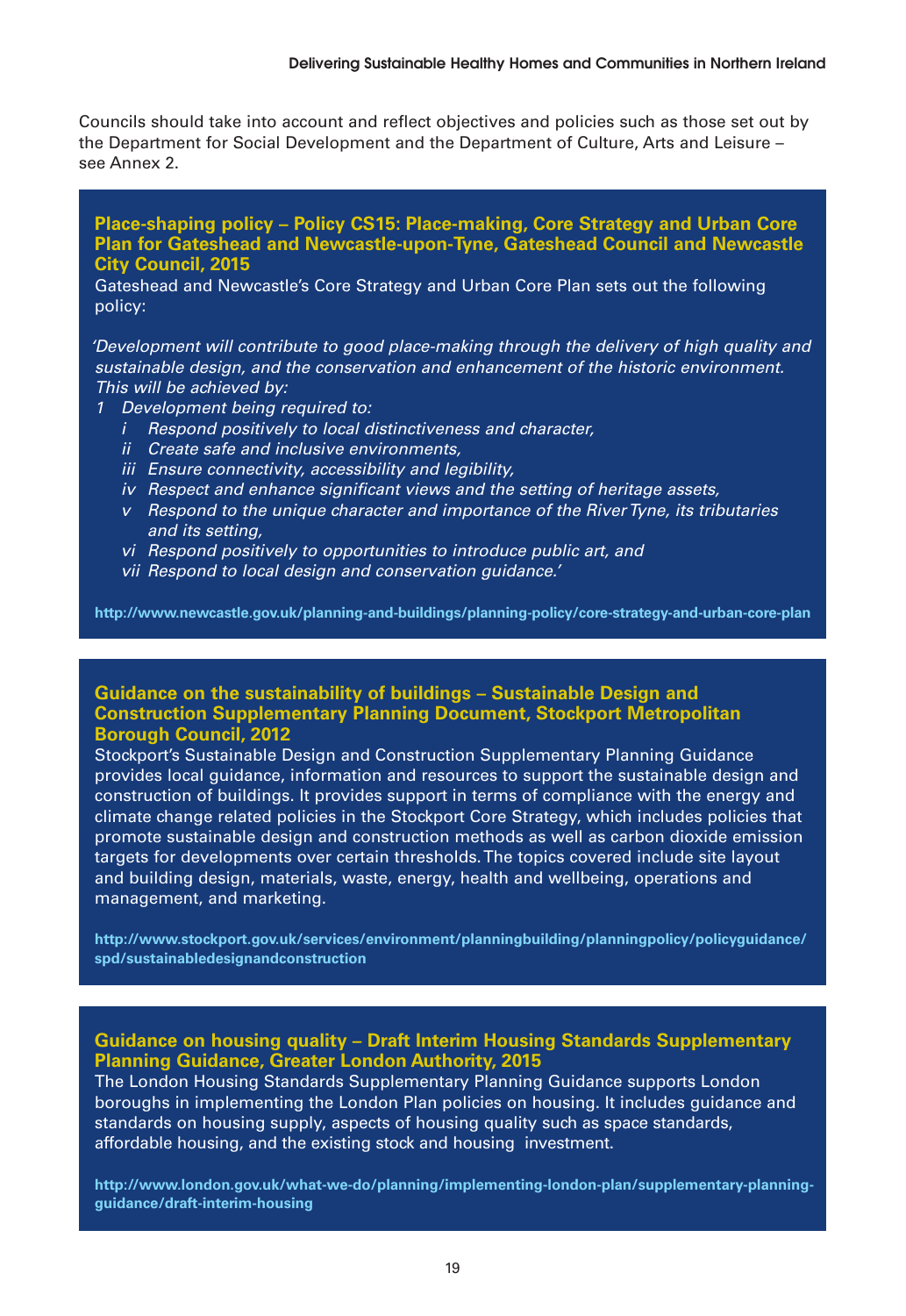#### **3.4 Local Supplementary Planning Guidance**

Local councils' Plan Strategies and Local Policies Plans are currently being prepared in a process that is expected to take up to 40 months before final adoption. In the interim period, councils will continue to apply existing guidance and policies, many of which date back a number of years and may not reflect current and emerging trends and developments. The use of interim guidance to support the SPPS was a suggestion put forward during the project workshops. Although this would be non-statutory, it would be a material consideration and would provide detailed local level evidence, objectives and guidance on how policies could be applied when determining planning applications.

The quidance could include:

- area-based development/regeneration frameworks to quide future proposals; and
- thematic guidance  $-$  for example regarding the use of planning agreements; affordable housing; design; sustainable design and construction; restrictions on hot-food takeaways; active travel; community infrastructure; and planning for open space.

#### **Area-based regeneration framework – North Huyton Action Area Supplementary Planning Document, Knowsley Metropolitan Borough Council, 2007**

North Huyton is an area in which many residents suffer from poor health, high levels of crime and anti-social behaviour, low levels of employment, poor educational achievement, and a lack of local community services. The Action Area Supplementary Planning Document enabled **–** through partnership working between Knowsley Council and the Knowsley Housing Trust housing association **–** the regeneration of a deprived housing area with low land values into a neighbourhood of well designed, sustainable homes.

**http://www.knowsley.gov.uk/pdf/PP05\_NorthHuytonActionAreaSupplementaryPlanningDocument.pdf**

#### **Promoting good health through access to healthy food – Hot Food Takeaway Supplementary Planning Document, Gateshead Council, 2015**

Gateshead's Hot Food Takeaway Supplementary Planning Document was developed with the public health and environmental health teams to meet local planning and health policy objectives. It sets out guidance and justification for approaches to restrict new takeaways, such as in locations where children and young people congregate, where there are populations with high levels of obesity, or where there would be an impact on transport and residential amenity.

**http://www.gateshead.gov.uk/DocumentLibrary/Building/PlanningPolicy/SPD/Hot-Food-Takeaway-SPD-2015-FINAL.pdf** 

#### **Social housing design in rural areas – Design Guide for Social Housing in Rural Northern Ireland, Rural Housing Association, 2014**

The *Design Guide* was developed to ensure that social housing is built to a high quality of design and with high levels of energy efficiency, and is easy to use and maintain and enhances local character.

**http://www.ruralhousing.co.uk/Publications/DesignGuide/Designguide.html**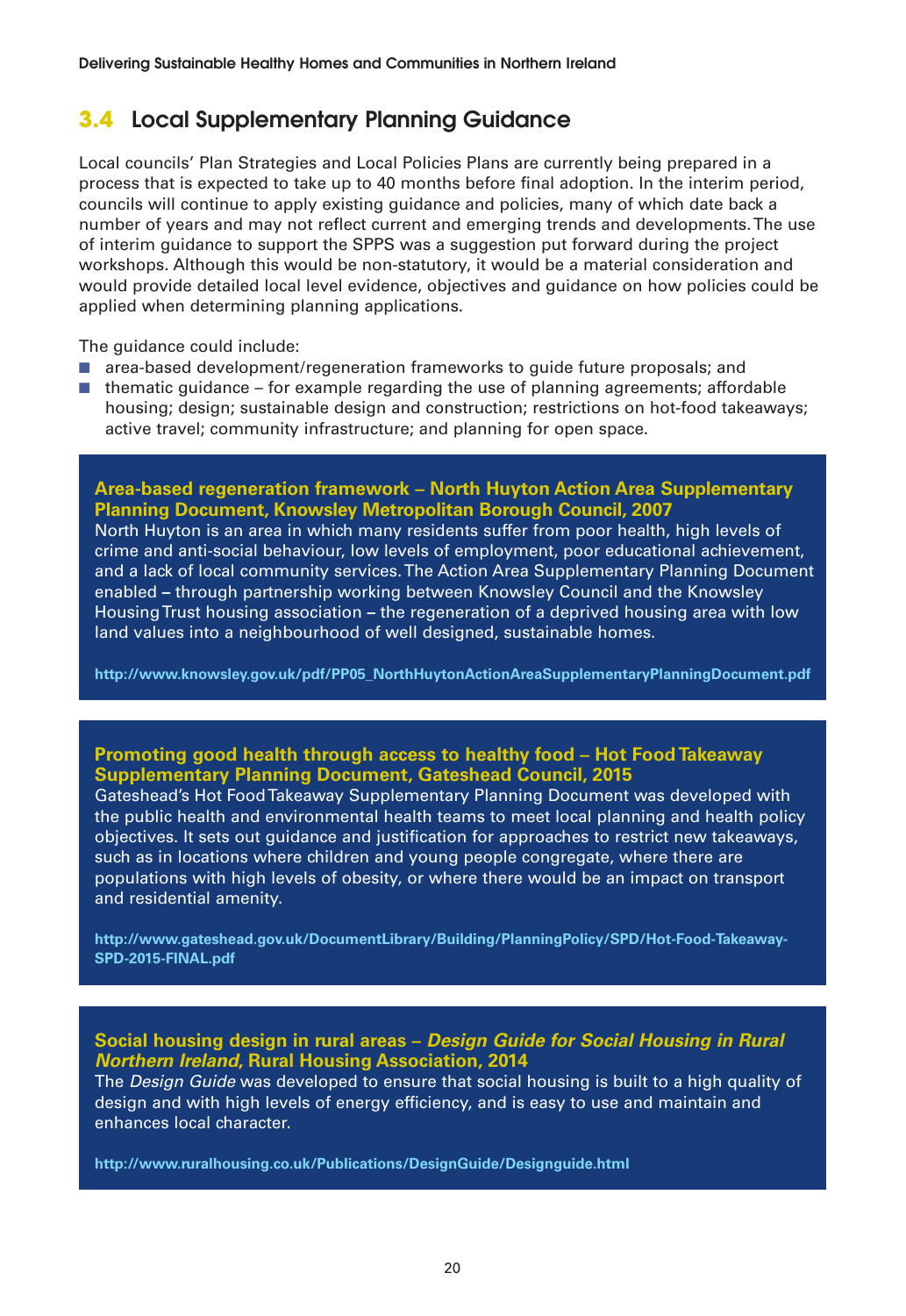#### **3.5 Monitoring, review and reporting**

#### **What the SPPS says**

**'5.36 Councils must keep under review the implementation of their plans and report annually to the Department on whether the objectives in the Plan Strategy or Local Policies Plan are being achieved.'**

#### **Principles**

Having clear indicators for monitoring policy implementation and delivery is an important element of meeting the 'soundness test'13 for the Local Development Plan. It is also important that councils and their partners take notice of the impact of policies on the outcomes they wish to achieve: what gets measured gets attention.

The mechanism for monitoring is the Annual Monitoring Report, which must be submitted to the Department of the Environment. Good practice in English planning authorities' Local Plans shows that monitoring indicators are best built into policies using a combination of existing data and, where necessary, additional assessments from other sources. Table 2 illustrates the range of indicators that could be considered.

| <b>Table 2</b><br><b>Suggested monitoring indicators for inclusion in Local Development Plans</b> |                                                                                                                             |                                                                                                                                                                                                                                                                                                                                                                                                                                                                                  |  |
|---------------------------------------------------------------------------------------------------|-----------------------------------------------------------------------------------------------------------------------------|----------------------------------------------------------------------------------------------------------------------------------------------------------------------------------------------------------------------------------------------------------------------------------------------------------------------------------------------------------------------------------------------------------------------------------------------------------------------------------|--|
| <b>Theme</b>                                                                                      | <b>Policy issue</b>                                                                                                         | <b>Indicators</b>                                                                                                                                                                                                                                                                                                                                                                                                                                                                |  |
| Securing a<br>sustainable low-<br>carbon future                                                   | Renewable energy<br>Emissions<br>Carbon dioxide<br>. .<br>emissions reduction                                               | Renewable energy generated<br>Per-capita carbon dioxide emissions<br>Carbon dioxide emissions reduction from new and<br>existing housing                                                                                                                                                                                                                                                                                                                                         |  |
| Promoting<br>wellbeing and<br>health<br>improvement                                               | Health<br>n.<br>Fuel poverty<br><b>Allotments</b><br>Fast-food takeaways<br>Accessibility<br><b>Healthy lifestyles</b><br>ш | $\blacksquare$ Life expectancy/obesity data<br>Fuel poverty levels<br>Number of allotment sites<br>Number of applications approved/declined<br>Amount of new residential development within<br>10-, 20- and 30-minute travel time by public<br>transport to a GP, hospital, primary school,<br>secondary school, large employer, food stores,<br>and major retail sites<br>Number of applications with travel plans<br>Participation in sport/leisure<br>Increase in bicycle use |  |
| Providing a<br>decent and<br>healthy home<br>and environment<br>for all                           | <b>Housing quality</b><br>ш<br>Affordable housing<br>Open space                                                             | Meeting design quality standards such as Living<br><b>Places</b><br>Number of affordable housing secured<br>Gross affordable housing completions<br><b>Resident satisfaction</b><br>Change in local open/amenity space                                                                                                                                                                                                                                                           |  |
| Planning<br>agreements                                                                            |                                                                                                                             | Number of planning agreements signed<br>Monetised value of planning agreements<br>Areas of spend of planning agreements                                                                                                                                                                                                                                                                                                                                                          |  |

13 See Development Plan Practice Note 06: Soundness. Department of the Environment, Northern Ireland Executive, Apr. 2015. **http://www.planningni.gov.uk/index/advice/practicenotes/dp\_practice\_note\_6\_soundness.pdf**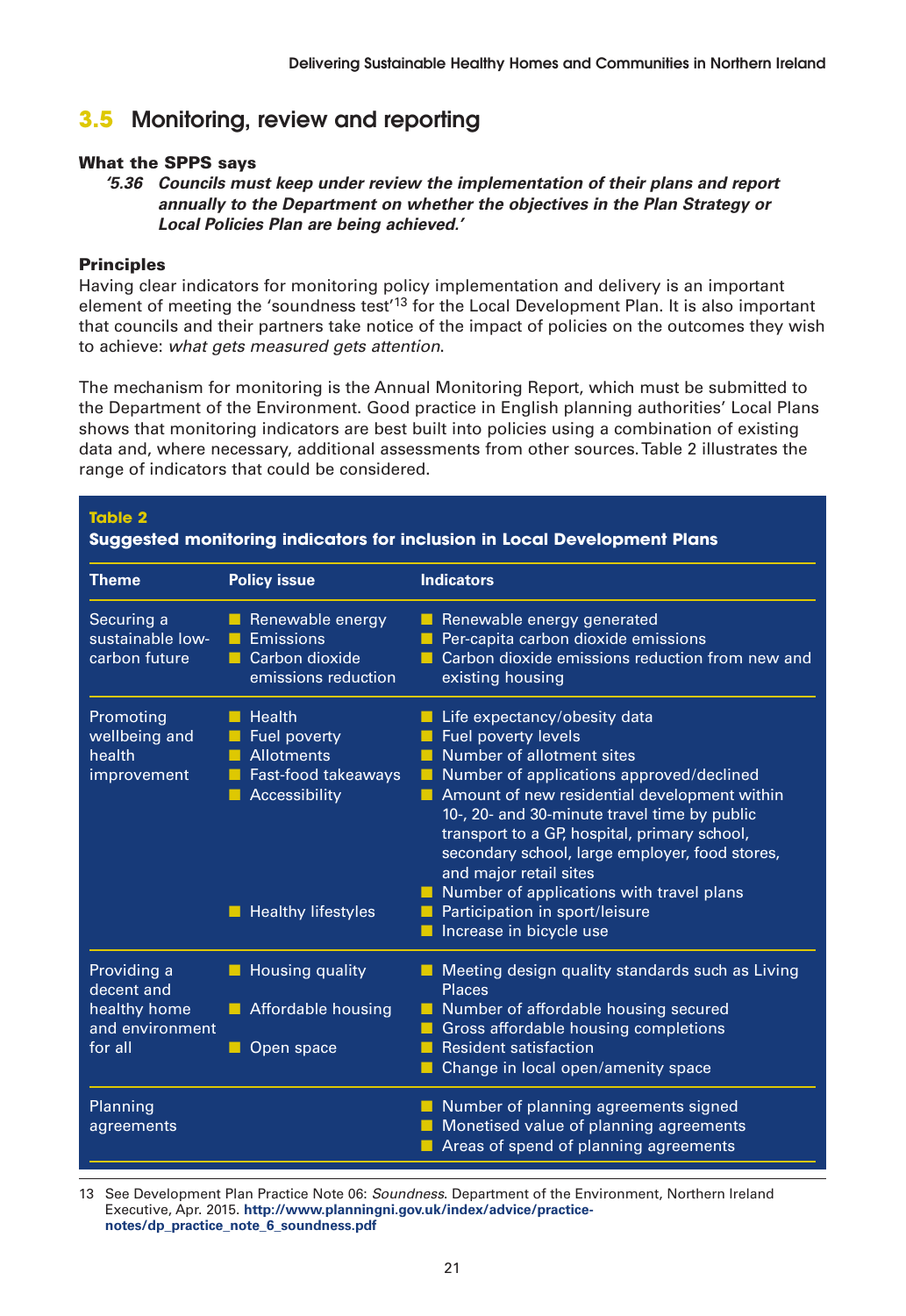

### guidance for determining planning applications

This Section suggests ways in which councils could deliver sustainable and healthy places through the planning application process.

#### **4.1 Policy requirements for information**

Applicants for planning permission for major developments, or developments of one or more dwellings, or where the floor space is 100 square metres or more, are required to submit supporting information. The 2011 Act requires the submission of a Design and Access Statement. The Department of the Environment has produced a Design and Access Statement Practice Note.<sup>14</sup> In addition to satisfying legislative requirements, there is scope for – for example – health impacts to be included in addressing design quality and access concerns.

Other types of additional supporting information can also be required for all developments, or for developments over a certain size threshold. Councils can consider the merits of any of the following, according to local circumstances and the impact on their resources in assessing the information after submission. Where possible these requirements could be included as part of planning policies in the Local Development Plan. These could include:

- a Health Impact Assessment (HIA) submitted for developments which meet a certain threshold, usually for major housing proposals more than 100 units – setting out whether the development proposals may have an impact on health or health inequality, or wider lifestyle-related considerations, or factors such as those highlighted in Section 3;
- Environmental Impact Assessments (EIAs), which could also address health impacts changes to the EU EIA Directive (to be transposed into national legislation by spring 2017) will now require EIAs to identify, describe and assess in an appropriate manner the direct and indirect significant effects of a project on population and human health; and
- an energy statement demonstrating that climate change mitigation measures comply with Local Development Plan climate change or energy policies, such as those set out in Section 3.

#### **Guidance on Health Impact Assessments – Health Impact Assessment Advice Note, Greater Norwich Development Partnership, 2012**

Greater Norwich Development Partnership's HIA Advice Note (aimed primarily at helping developers and planners in the Broadland, Norwich and South Norfolk areas in drawing up HIAs required by Local Plan policies dealing with health issues) sets out an assessment matrix and possible factors for consideration, including safety and security, affordable and energy-efficient housing, and climate change.

**http://www.greaternorwichgrowth.org.uk/dmsdocument/2146**

<sup>14</sup> Development Management Practice Note 12: Design and Access Statements. Department of the Environment, Northern Ireland Executive, Apr. 2015. **http://www.planningni.gov.uk/index/advice/practicenotes/dm\_practice\_note\_12\_das\_complete-3.pdf**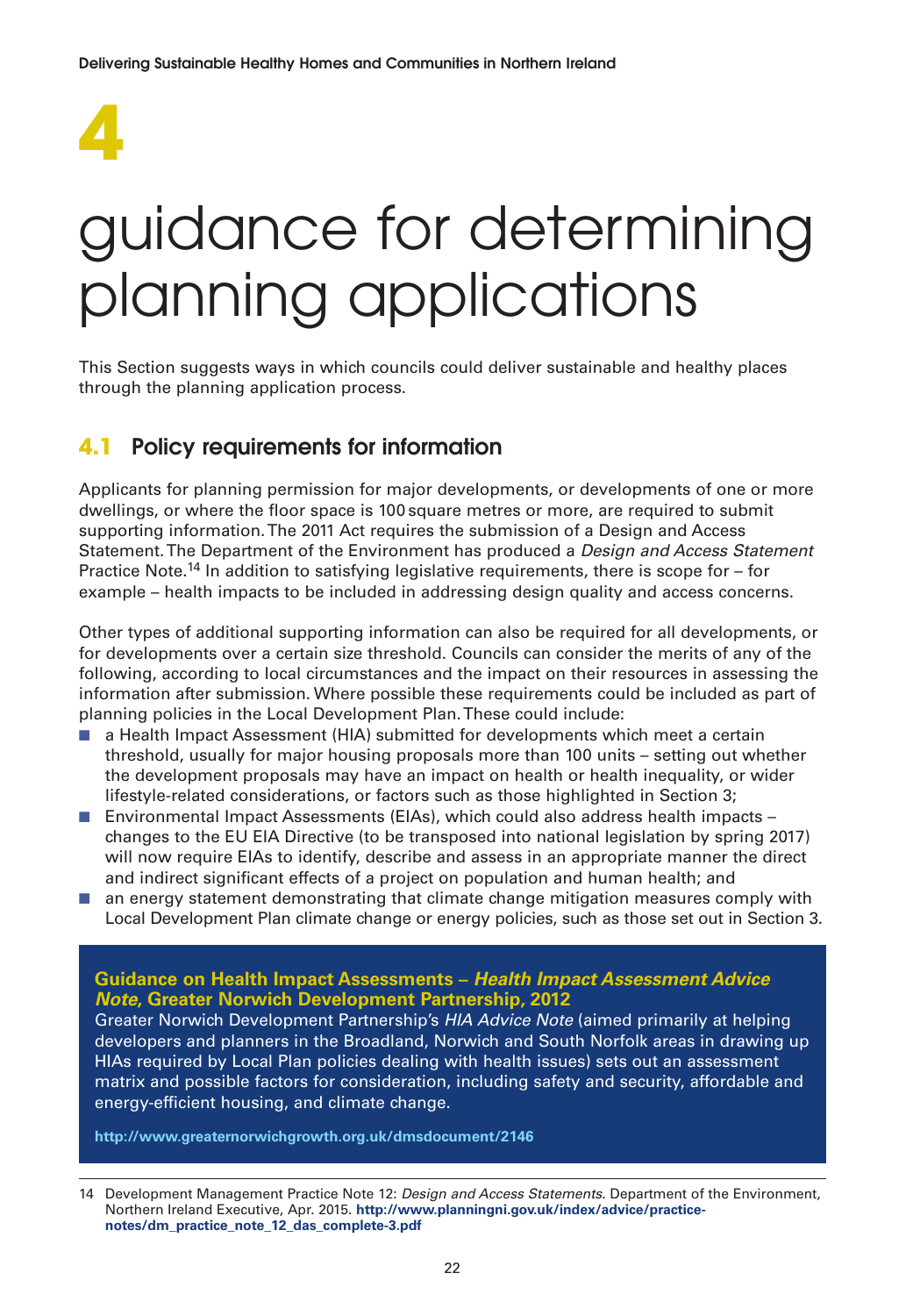#### **4.2 Use of checklists**

The use of checklists provides a structured way for both applicants and council officers to assess and determine the sustainability of a development proposal. Some councils in England have, for instance, developed a 'health and planning' checklist for applicants to complete and submit as part of a planning application. Public health teams in the council are then able to assess and submit comments to the planning teams as part of the consultation process. If, as this report suggests, health and energy are prioritised as part of the overall sustainability theme, a shared checklist could be developed instead of having two separate lists.

#### **Northern Ireland health and planning resource – Planning for Healthy Communities Resource Pack, Belfast Healthy Cities, 2014**

The Resource Pack explains why integrating health and spatial planning is important, the opportunities to achieve such integration in Northern Ireland within the local government and planning reform processes, and ideas from elsewhere to illustrate potential ways forward.

**http://planning.belfasthealthycities.com**

**Health and planning checklist – Health Impact Assessment Tool, Wakefield Council** Wakefield Council in South Yorkshire has developed a screening tool to help applicants determine whether, and how, an HIA should be submitted as part of a planning application.

**http://www.wakefield.gov.uk/residents/health-care-and-advice/public-health/what-is-publichealth/health-impact-assessment**

#### **Integrated health and sustainability checklist – Sustainability Checklist, Stockport Metropolitan Borough Council, 2012**

Stockport's Sustainability Checklist is designed to help developers and building professionals to evaluate the sustainability of their projects. It covers eight topics: location and transport; site layout and building design; materials; waste; energy; water; landscape and biodiversity; and health and wellbeing.

**http://www.stockport.gov.uk/services/environment/planningbuilding/planningpolicy/policyguidance/ spd/sustainabledesignandconstruction**

#### **4.3 Use of planning conditions**

Planning conditions can be used to reduce or mitigate a particular health impact or to secure energy requirements in accordance with Local Development Plan policies, but should follow the SPPS tests on whether a planning condition should be imposed. Conditions should be: necessary; relevant to planning; relevant to the development being permitted; precise; enforceable; and reasonable. Examples of conditions (illustrative only) include:

- **Health Impact Assessment:** 'No development shall take place before an HIA is carried out, submitted to and approved by the designated health officer.'
- **Open space:** 'The garden/amenity space provided as part of the development hereby permitted shall be available for use prior to the occupation of any flat or dwelling and shall be accessible to the occupants of all dwelling units in the scheme.'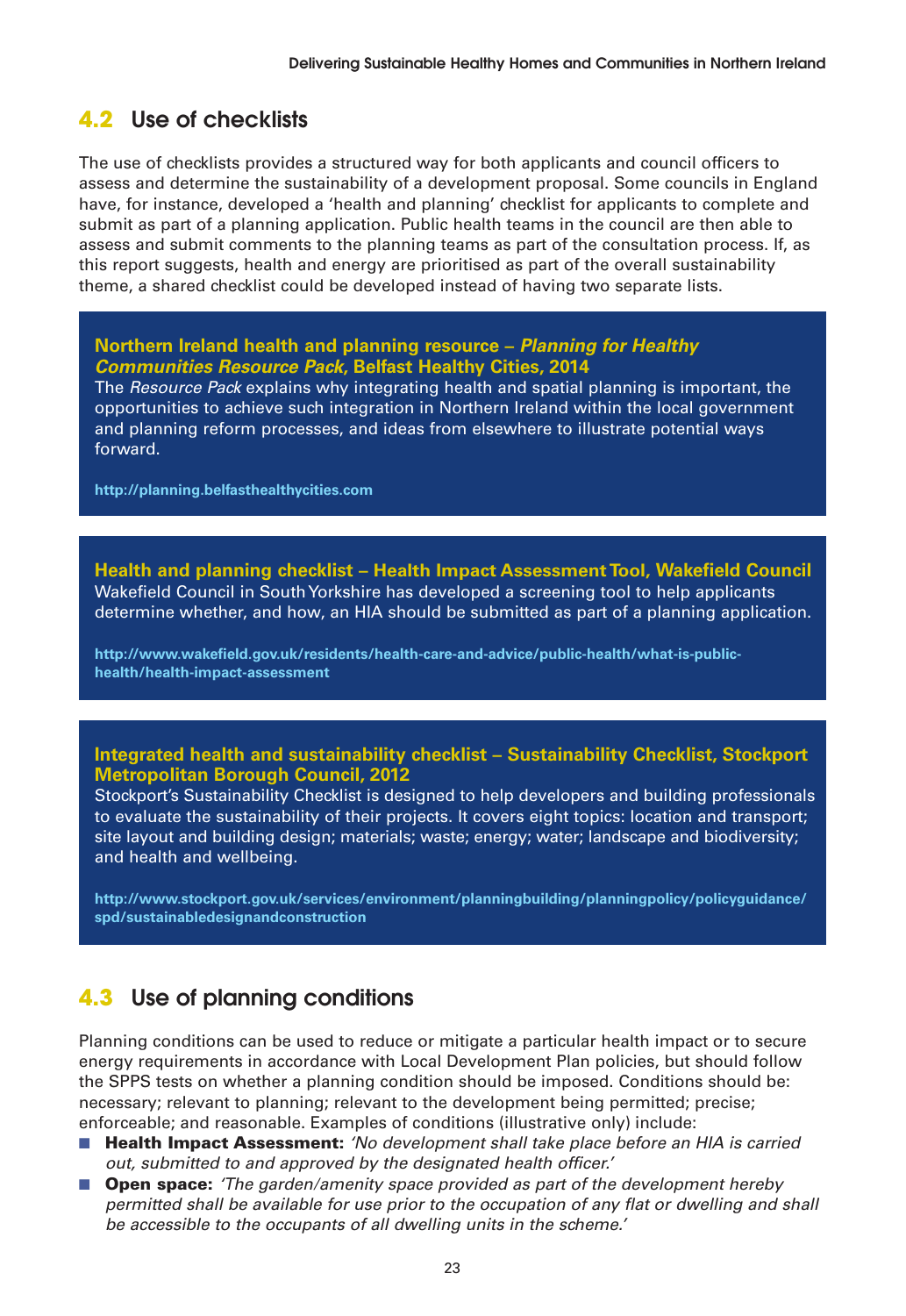- **Restrictions on takeaways:** 'Notwithstanding the provisions of the Town and Country Planning (Use Classes) Order 1987 (or any order revoking and re-enacting that order with or without modification), the use hereby permitted shall not include use for the sale of hot food for consumption off the premises or any activity involving such sales whether ancillary or incidental to the use of the premises.'
- **Travel plan:** A scheme for an updated integrated package of transportation measures to accord with the principles set out in the current guidance to reduce car travel to the site (A Travel Plan) shall be submitted to the Local Planning Authority for approval.'

#### **4.4 Use of planning agreements**

There may be significant opportunities to secure additional benefits from Section 76 planning agreements or developer contributions. A study of the use of the similar (Section 106) agreements in England calculated that a total of £3.7billion was agreed in 2011-12, to deliver on a range of benefits including affordable housing, open space and the environment, community and leisure facilities, transport and education facilities.15 A study for the year 2007-08 saw £13 million secured for health services through direct payment and  $£1.5$  million in in-kind contributions.<sup>16</sup> A planning agreement can require applicants either to make a monetary payment or to make an in-kind contribution. For instance, the developer could pay money to the council for a new playground or could build the playground as part of the development. Councils should try to include a policy specifically about the use of planning agreements in their Local Development Plans, or through more detailed guidance in a Supplementary Planning Document. This would provide a clear starting point for negotiations on how applicants can comply with policy and meet local infrastructure needs.

#### **Planning agreements policy – Policy CS 21, Wycombe Development Framework Adopted Core Strategy, Wycombe District Council, 2008**

'Contribution of Development to Community Infrastructure 1. Where implementation of a development would create a need to provide additional or improved infrastructure, amenities or facilities or would exacerbate an existing deficiency in their provision, the developer will be expected to make such provision. 2. Where the developer is individually or directly unable to make such provision, the District Council may require the developer to make a proportionate contribution to the overall cost which shall in all cases be wholly devoted to such provision.'

**http://www.wycombe.gov.uk/council-services/planning-and-buildings/planning-policy/wycombedevelopment-framework/adopted-core-strategy.aspx**

**Guidance on planning agreements – Planning Obligations: Revised Supplementary Planning Document, Dudley Council, 2015** This SPD supports the adopted Local Plan and other SPDs in setting out requirements for contributions to renewable energy and planning for health.

**http://www.dudley.gov.uk/resident/planning/planning-policy/local-plan/planning-obs-spd/**

15 Section 106 Planning Obligations in England, 2011-12. Report of Study. Department for Communities and Local Government, May 2014. **http://www.gov.uk/government/uploads/system/uploads/attachment\_data/file/ 314066/Section\_106\_Planning\_Obligations\_in\_England\_2011-12\_-\_Report\_of\_study.pdf**

16 The Incidence, Value and Delivery of Planning Obligations in England in 2007-08. Department for Communities and Local Government, Mar. 2010. **http://www.cchpr.landecon.cam.ac.uk/Projects/Start-Year/2009/Valuing-Planning-Obligations-in-England-2007-08/Incidence-Value-Delivery-Planning-Obligations-England-2007-08**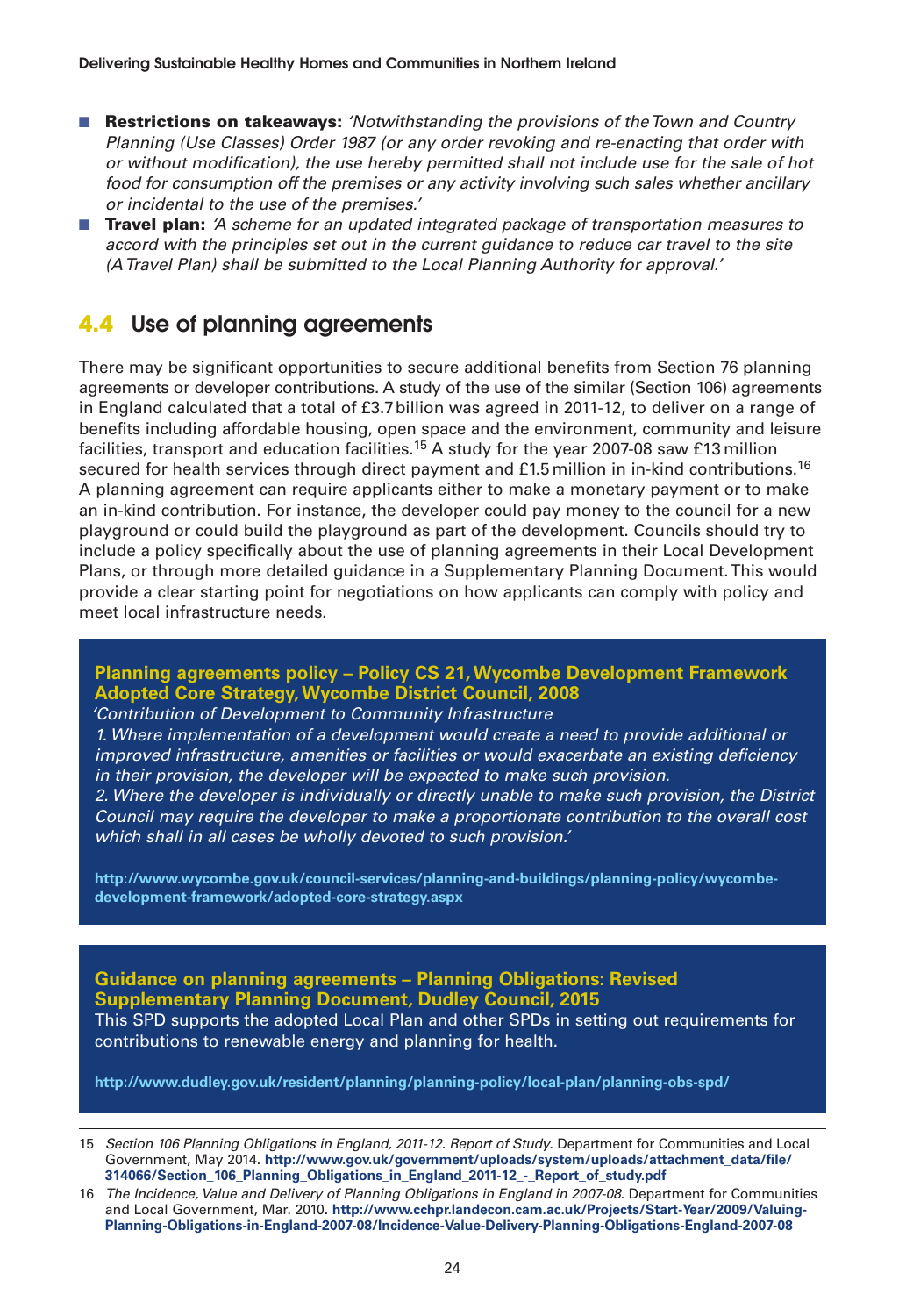# **5**

### guidance for community planning

This Section sets out principles that district councils and their local partners might adopt to deliver sustainable, energy-efficient homes and healthy places through community planning, and considers how these principles can be reflected as objectives in the Community Plan. It complements the general guidance published by the Department of the Environment.

The Local Government (Northern Ireland) Act 2014 introduced a duty on councils to initiate, maintain, facilitate and participate in community planning, much as Scottish local authorities have a duty on community planning. English councils were required to produce Sustainable Community Strategies until the Deregulation Act 2015 repealed this duty, but many local authorities continue to underpin their corporate strategies and Local Plans with non-statutory Sustainable Community Strategies. In Scotland, good practice in community planning has been widely championed, but community planning is not without significant challenges,<sup>17</sup> and the Scottish Government has produced several advice notes which could be useful to stakeholders in community planning in Northern Ireland.<sup>18</sup>

#### **5.1 Community involvement**

While the timescales for developing Local Development Plans and the Community Plans are different, there are similarities in the processes involved: both require local councils to consult, involve and empower local communities. Ideally, councils should co-ordinate consultation on both plans, to avoid the confusion or annoyance that can be generated among communities by repeated consultations. Working with local community networks and groups can be an effective way of reaching all members of the community, including vulnerable and hard-to-

**Community involvement – Belfast 'Planning for Healthy Communities' event** An event held by Belfast Healthy Cities in November 2105 in collaboration with the North Belfast Partnership provided an opportunity for the community to contribute views on the draft Belfast Planning Service Statement of Community Involvement, linked to the development of the Belfast Local Development Plan. Belfast City Council also undertook a series of events in May 2015 as part of the community planning process.

**http://www.belfasthealthycities.com/news/planning-healthy-communities-%E2%80%93-engaginglocal-expertise**

<sup>17</sup> Community Planning. Turning Ambition into Action. Audit Scotland, for Accounts Commission/Auditor General for Scotland. Nov. 2014. **http://www.audit-scotland.gov.uk/docs/central/2014/nr\_141127\_community\_planning.pdf**

<sup>18</sup> The Scottish Government's Community Planning Advice Notes are available at **http://www.gov.scot/Publications/2004/04/19167/35255**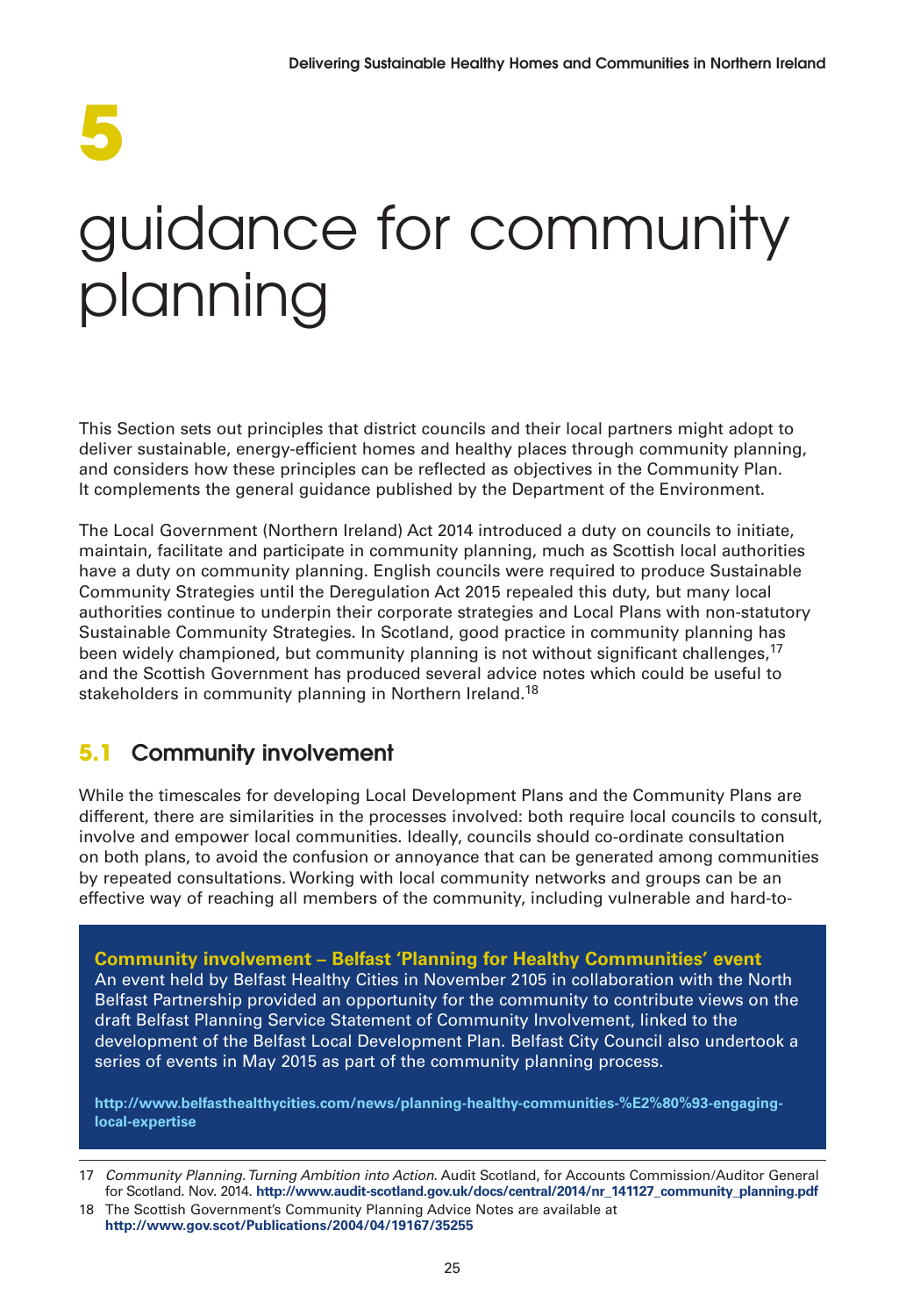reach groups. Councils might consider working with area regeneration partnerships, residents' associations or special-interest organisations – or even local sport and leisure groups.

#### **Partnership working and communications – Dundee Partnership**

There has been extensive engagement with communities and partners in the development of the Community Plans for each of Dundee's eight wards, through the Dundee Partnership, involving key city agencies and the business and community sectors. The Partnership has three formal bodies: the Dundee Partnership Forum, meeting twice a year in the form of participatory workshops on strategic issues; the Dundee Partnership Management Group, meeting four times a year to agree priorities and maximise collaboration; and the Dundee Partnership Co-ordinating Group, meeting every two months to co-ordinate implementation. It has set up a website to share information with internal and external partners.

**http://www.dundeepartnership.co.uk/content/local-community-planning**

#### **5.2 Setting out a vision, identifying actions and outcomes**

The process of community planning provides a timely opportunity for councils, communities and stakeholder partners to set out their vision and objectives for making sustainable and healthy places. Typically, the strategic direction and long-term vision for an area will be for a period of 10-20 years; and it should contribute to the area's and Northern Ireland's sustainable development. For a local priority or policy to be sustainable, it should adhere to the following five principles of sustainable development, which can provide policy hooks for the Local Development Plan:

- living within environmental limits;
- making a strong, healthy and just society;
- achieving a sustainable economy:
- promoting good governance; and
- using sound science responsibly.

#### **Coherence and commitment in achieving outcomes – Glasgow Community Planning Partnership**

A 2014 Audit Scotland report highlighted Glasgow Community Planning Partnership's clarity of purpose and direction, along with positive elements of the Partnership's progress against five themes: working; learning; healthy; safe; and vibrant. Although Glasgow still exhibits social and economic challenges, the Partnership has helped to improve local outcomes on life expectancy, education and public perception of local liveability.

**http://www.glasgowcpp.org.uk/index.aspx?articleid=10769**

#### **Community plan objectives – Newham's Sustainable Community Strategy for 2010-2030, Newham Council, 2013**

Through undertaking an annual residents' survey and liveability survey, the principles and actions of Newham's Sustainable Community Strategy relate to residents' top priorities. In addition to an overall action plan, each partner in the plan also has its own detailed action plan, monitored by the Newham Partnership.

**http://www.newham.gov.uk/Pages/Services/Strategies-and-plans.aspx**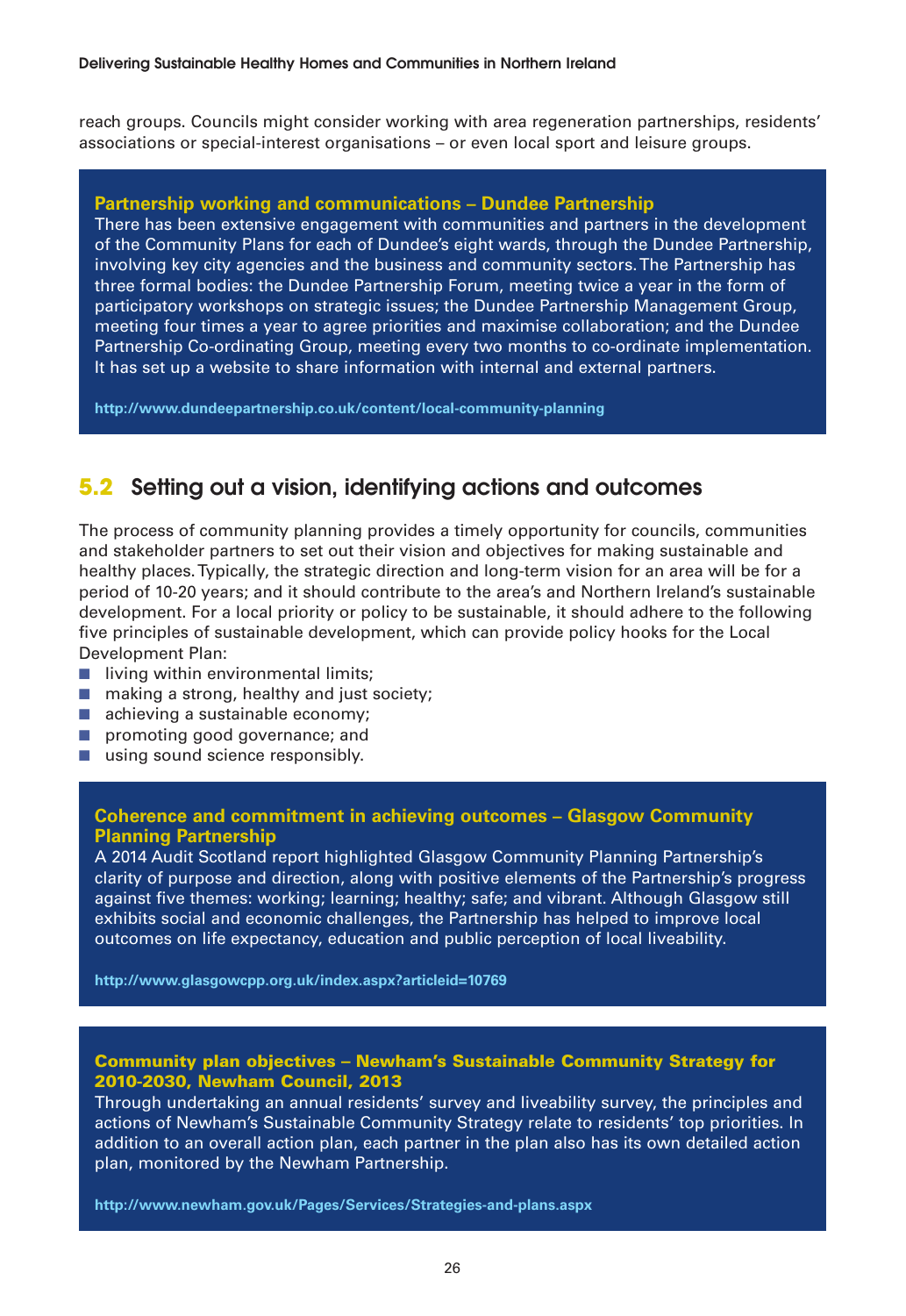#### **5.3 Creating a baseline**

The Community Plan must be based on data and evidence from the local area and its population. The process of community planning will help to collate qualitative data, while quantitative data can be accessed through existing sources within the council. The use of qualitative data can provide insights and experiential information which can help in re-shaping local services and identifying areas in need of improvement. This is where councils can benefit from a shared evidence base with the Local Development Plan and avoid duplication of effort.

#### **Communities as sustainability leaders and energy providers – Northern Ireland Community Energy, Belfast**

Northern Ireland Community Energy (NICE) is the first community-owned solar energy enterprise in Belfast. It was established in 2014 by a group of volunteers with a track record in renewable energy and co-operative schemes. Their aim is to create communityowned renewable energy projects and energy efficiency services, and to keep the income within the local community, while contributing to reductions in the local carbon footprint. The group also aims to facilitate sharing of technical expertise and increase knowledge about zero-carbon communities and climate change adaptation measures in Northern Ireland.

**http://www.nicommunityenergy.org/**

#### **5.4 Addressing sustainability issues**

Sustainability encompasses a range of social, economic and environmental issues which need to be identified and addressed. Although the outcomes of action taken may vary little, whatever viewpoint is taken, communities may articulate issues in a different way from planning professionals. For example:

- Planners may see renewable energy and energy efficiency in terms of climate change mitigation, or meeting targets; but communities may think about these issues in terms of household energy bill savings.
- Professionals may consider the provision of open space in terms of delivery on biodiversity or flooding policies; but communities may think of open spaces as contributing to their sense of wellbeing or providing a connection to nature.

In the end, the local issues to be tackled will need to be agreed by all partners, and a balance will have to be struck between the long- and shorter-term needs of the council and its communities.

#### **5.5 Spatial planning**

The link between the Local Development Plan and the Community Plan is statutory and of great importance. Department of the Environment guidance states that the Local Development Plan should 'deliver the spatial aspects of the council's current community plan'.<sup>19</sup> The Local Development Plan should be underpinned by a spatial vision of how the area and the places within it should develop. This spatial vision should reflect the vision and objectives of the Community Plan, and the Local Development Plan should provide a coherent framework for

<sup>19</sup> Statutory Guidance for the Operation of Community Planning. Circular LG 28/15. Department of the Environment, Northern Ireland Executive, Oct. 2015. **https://www.doeni.gov.uk/publications/circular-lg-2815- %E2%80%93-statutory-guidance-operation-community-planning**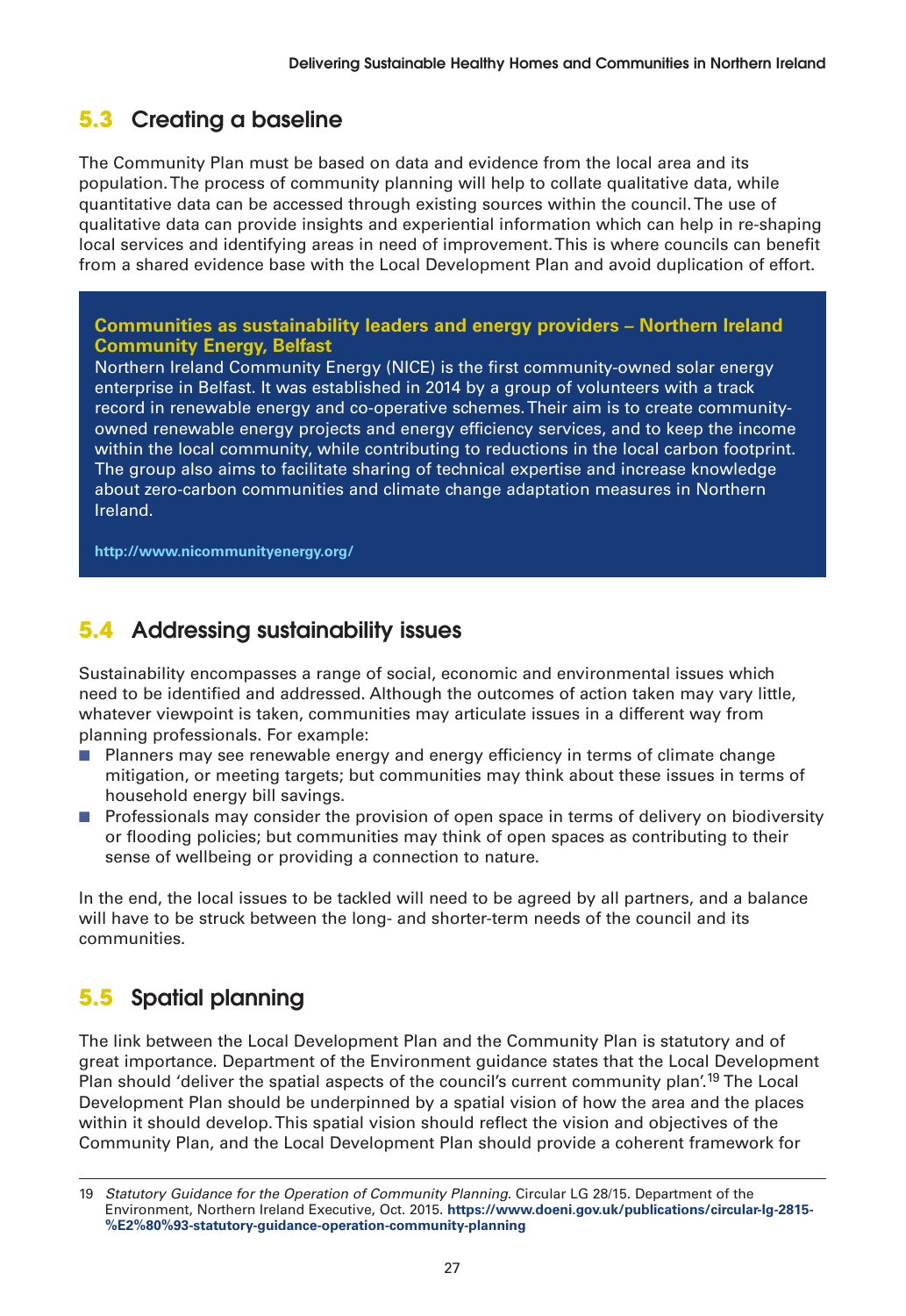the sustainable and healthy development of the district and the realisation of objectives through, for example, contributions secured by planning agreements with developers.

**Community engagement in consenting renewable energy projects – Good Practice Principles for Community Benefits from Onshore Renewable Energy Development, Local Energy Scotland, for the Scottish Government, 2013** The Good Practice Principles guide details good practice principles and procedures on communicating the community benefit of renewable energy developments, and includes details on consultation, funding and governance arrangements.

**http://www.localenergyscotland.org/media/34682/Good-Practice-Principles.pdf**

#### **Supporting communities in planning – Planning Aid Scotland**

Planning Aid Scotland is an organisation of volunteers, set up to provide free independent planning advice and mentoring support to communities engaged in planning. It also runs an educational programme aimed at elected members, young people and those less engaged in the planning process. Similar community services exist in England and Wales.

**http://pas.org.uk/**

#### **5.6 Monitoring, review and reporting**

Monitoring delivery is an essential element of the Community Plan process. Monitoring should be conducted every two years, whereas the Local Development Plan is monitored annually. In 2005 an evaluation of Sustainable Community Strategies in England found that, of the 50 strategies assessed, only 20 had a comprehensive monitoring framework that included baselines and targets against each strategy priority.<sup>20</sup> This represented a missed opportunity. Many Community Plan indicators use the same data sources as Local Development Plans on issues such as health and social care, safety and security, housing, the environment, and transport. The effective sharing of information and data sources among partners should be a key prerequisite for an effective monitoring framework, and would demonstrate the strength of links to other plans.

<sup>20</sup> Process Evaluation of Plan Rationalisation: Formative Evaluation of Community Strategies. Leeds Metropolitan University/Sheffield Hallam University, for the Office of the Deputy Prime Minister, Dec. 2005. Available at **https://www.shu.ac.uk/research/cresr/sites/shu.ac.uk/files/process-eval-plan-rationalisationcommunity.pdf**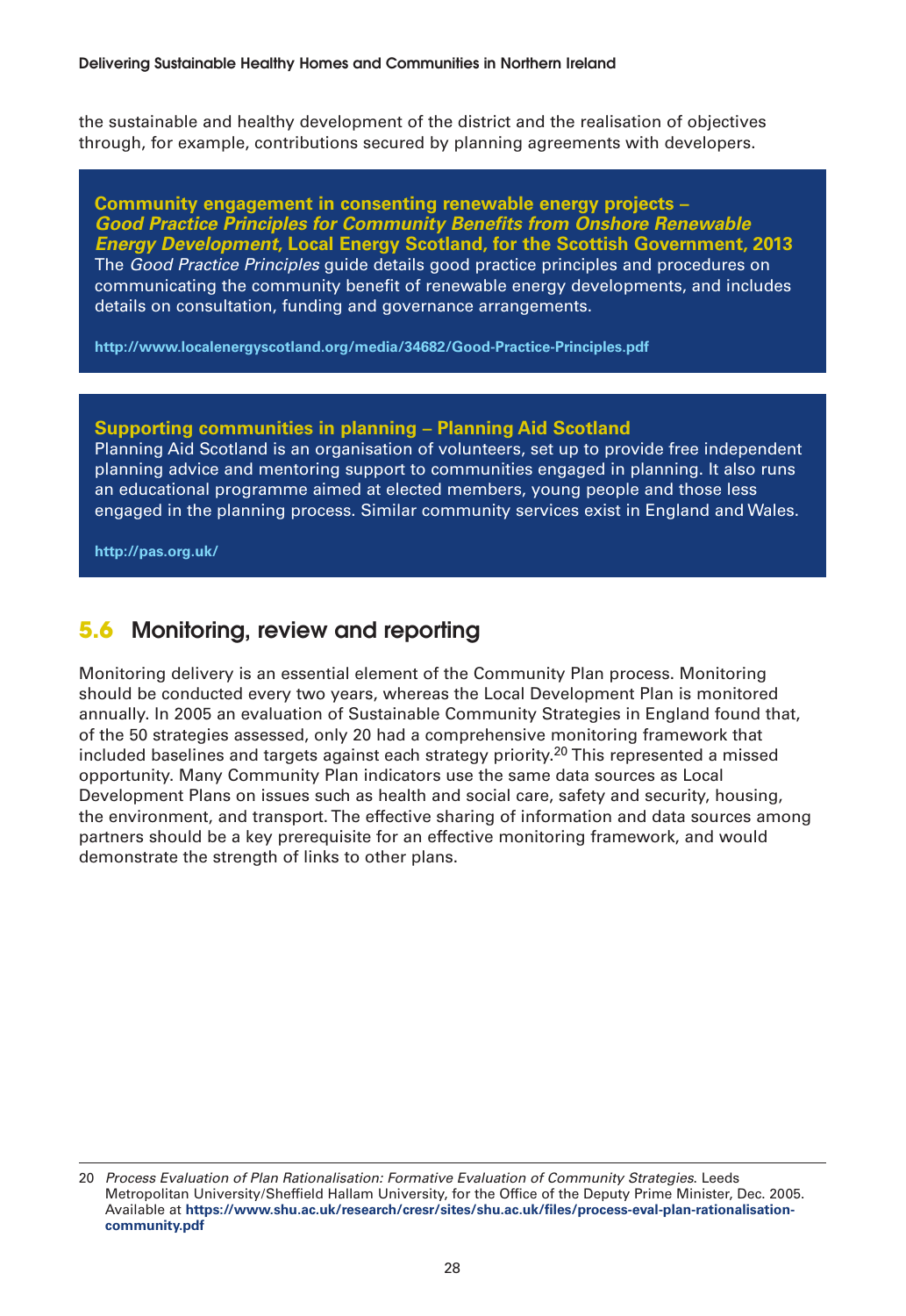# **6** conclusions

The next few years should be an exciting time as Northern Ireland's councils help to shape the future of their communities.

Councils and communities should see the new planning system as playing an important, positive, and proactive role in sustainable development. They should try to ensure that the ambition to create high-quality places in which people can live fulfilling and healthy lives is at the heart of the decision-making process. A shared ambition for high quality could help overcome the practical and policy challenges that are bound to arise. However, success will depend on action being taken within a collaborative process.

The TCPA makes the following recommendations.

#### **For regional agencies and policy-makers**

- Provide illustrated good practice examples of councils and partners carrying out their planning functions, with achieved outcomes.
- Provide good practice examples of Local Development Plan policies that provide a coherent pathway to deliver sustainable and healthy communities.
- Provide a single gateway to access different sources of evidence from different departments and agencies, to assist plan-making.
- Review and update current strategies and plans to reflect changes in the planning system, placing quality place-making and planners at the heart of delivery.
- Continue to support councils through capacity-building programmes so that the current and next generation of planners, built environment professionals and elected representatives can deliver high-quality outcomes for communities and places.
- Set out a monitoring framework to evaluate the implementation of planning and community planning functions so that lessons can be learnt.

#### **For local councils**

- Ensure that there is joint working across council departments and with external stakeholders on issues with shared objectives such as health and wellbeing and sustainability. This includes working on a shared evidence base, leading to appropriate planning policies.
- Place people and communities at the heart of the process through genuine involvement and empowerment in the decision-making process.
- Build on existing good practice and established relationships.

#### **For local partners, stakeholders and communities**

- Understand the full potential of the planning process to meet local aspirations and deliver on local needs for improved health outcomes in housing and environments.
- Ensure that there is a formal or informal process of engaging with council planning teams through the various statutory stages of plan-making and planning applications.
- Ensure that local aspirations and experiences are communicated to councils and key agencies and that they are reflected in the evidence base.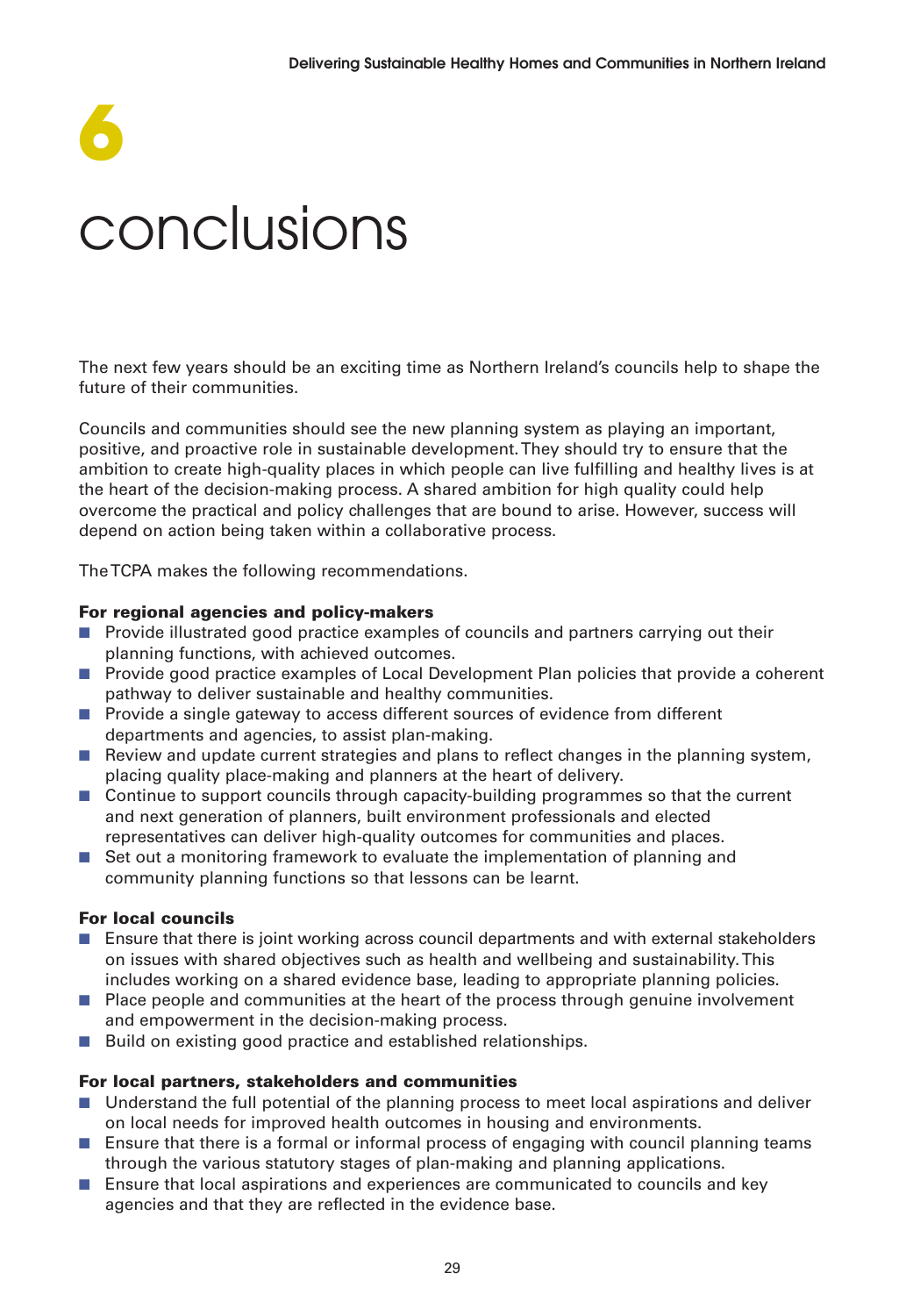# annex **1** how this document was prepared

The steps taken in delivering this project are shown below:



The literature review was undertaken by reviewing key Northern Ireland Executive strategies and policies, including relevant documents from the Housing Executive, considered according to the perspectives of planning, housing, health, energy, and sustainability. The results of the review were presented as a SWOT analysis. An update on the literature review was presented at the Housing Executive's 'Insight – The Housing Market Intelligence Exchange' event on 26 May 2015.

#### **Workshops**

The project output was informed by two practical workshops held in November 2015:

- **3 November 2015, Cookstown:** The workshop considered **energy sustainability** in terms of opportunities for promoting sustainable development and regeneration through renewable energy and energy efficiency interventions in planning and housing developments. It was held in collaboration with the SPECIAL project.
- 4 November 2015, Belfast: The workshop considered health and wellbeing in terms of opportunities for promoting sustainable development and regeneration through healthy planning principles. It drew on work undertaken by the TCPA and Belfast Healthy Cities in 2014 on the Planning for Healthy Communities Resource Pack.

The workshops provided the basis for engaging practitioners and drawing on their invaluable experiences and practical knowledge. Their involvement resulted in many very significant contributions to the thinking underpinning this publication. The workshops were attended by the following organisations:

- Northern Ireland Housing Executive
- Ministerial Advisory Group for Architecture Department of the Environment Planning and the Built Environment
- Queen's University Belfast
- Northern Ireland Environment Link
- Antrim and Newtownabbey Borough Council
- Belfast Health and Social Care Trust
- Belfast City Council
- Belfast Healthy Cities
- Mid Ulster District Council
- Louth County Council
	- Service
- Department for Regional Development
- Institute of Public Health in Ireland
- 2Plan NI
- Ross Planning
- Taggart Design Architects
- Irish Planning Institute
- TCPA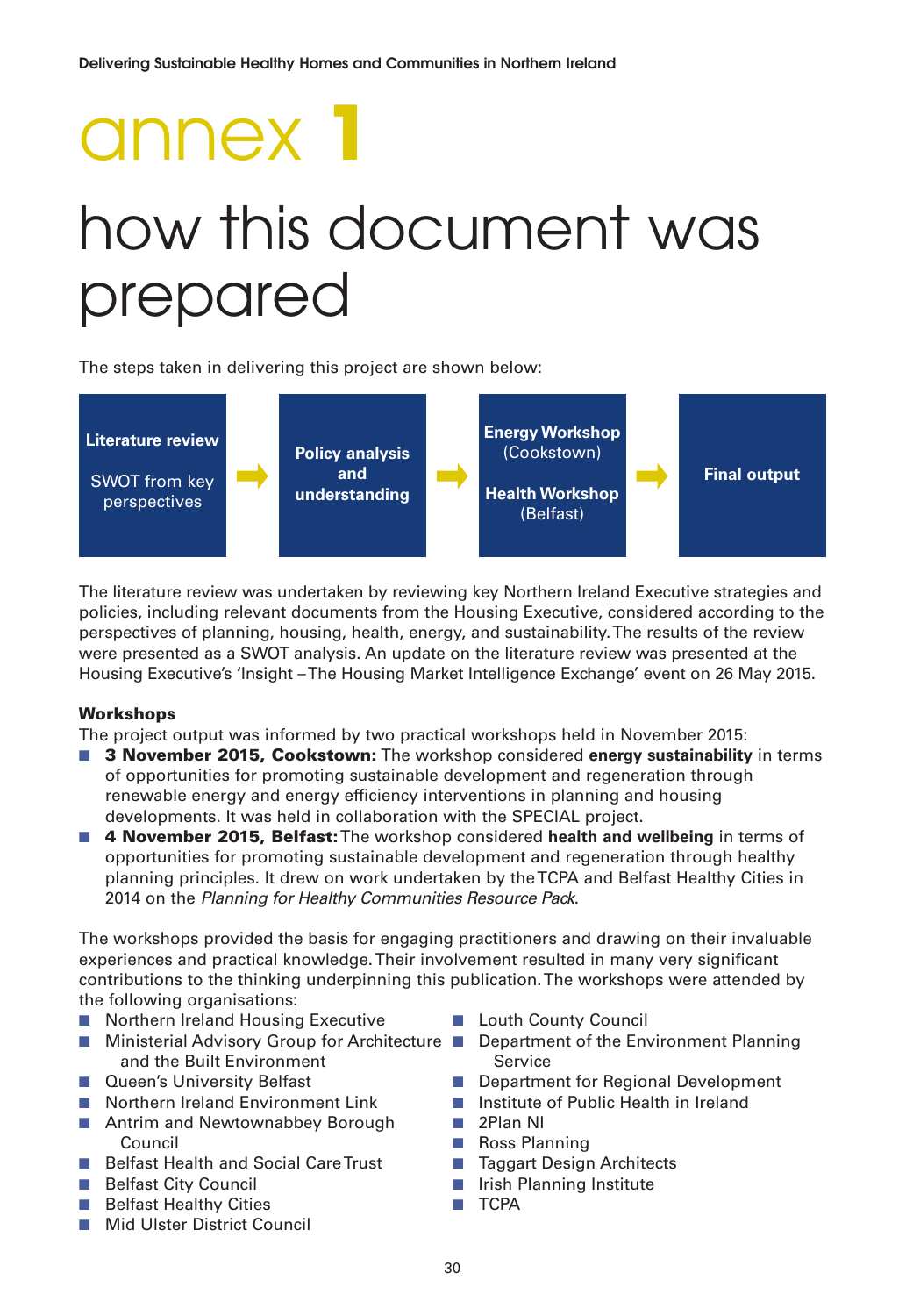# annex **2**

### further general and specific resources and references

#### **General sources**

#### **Belfast Healthy Cities**

■ Planning for Healthy Communities Resource Pack (2014)

#### **Department of the Environment**

- Strategic Planning Policy Statement for Northern Ireland: Planning for Sustainable Development (2015)
- Living Places An Urban Stewardship and Design Guide for Northern Ireland (2014)
- Planning Policy Statement 18: Renewable Energy (2009)
- Statutory Guidance for the Operation of Community Planning. Circular LG 28/15 (2015)
- Development Plan Practice Note 03: Timetable (2015)
- Development Plan Practice Note 07: The Plan Strategy (2015)
- Development Plan Practice Note 08: The Local Policies Plan (2015)
- Development Management Practice Note 02: Statement of Community Involvement (SCI) (2015)
- Development Management Practice Note 12: Design and Access Statements (2015)
- Development Management Practice Note 20: Use of Planning Conditions (2015)

#### **Northern Ireland Housing Executive**

- Community Involvement Strategy 2014-17 (2014)
- Housing and Health Strategy (2001, reviewed 2007)
- Energy Strategy

#### **Town and Country Planning Association**

- Reuniting Health with Planning Healthier Homes, Healthier Communities (2012)
- Planning for Climate Change Guidance for Local Authorities (2012, for Climate Change Coalition)
- Public Health in Planning Good Practice Guide (2015)

#### **Guidance for the Local Development Plan**

#### **Securing a sustainable low-carbon future**

- Energy A Strategic Framework for Northern Ireland (DETI, 2010) **http://www.detini.gov.uk/publications/energy-strategic-framework-northern-ireland**
- Sustainable Energy Action Plan (2012-2015) and Beyond (DETI, 2012) **http://www.detini.gov.uk/sites/default/files/publications/deti/Sustainable%20energy%20action %20plan%202012-15.pdf**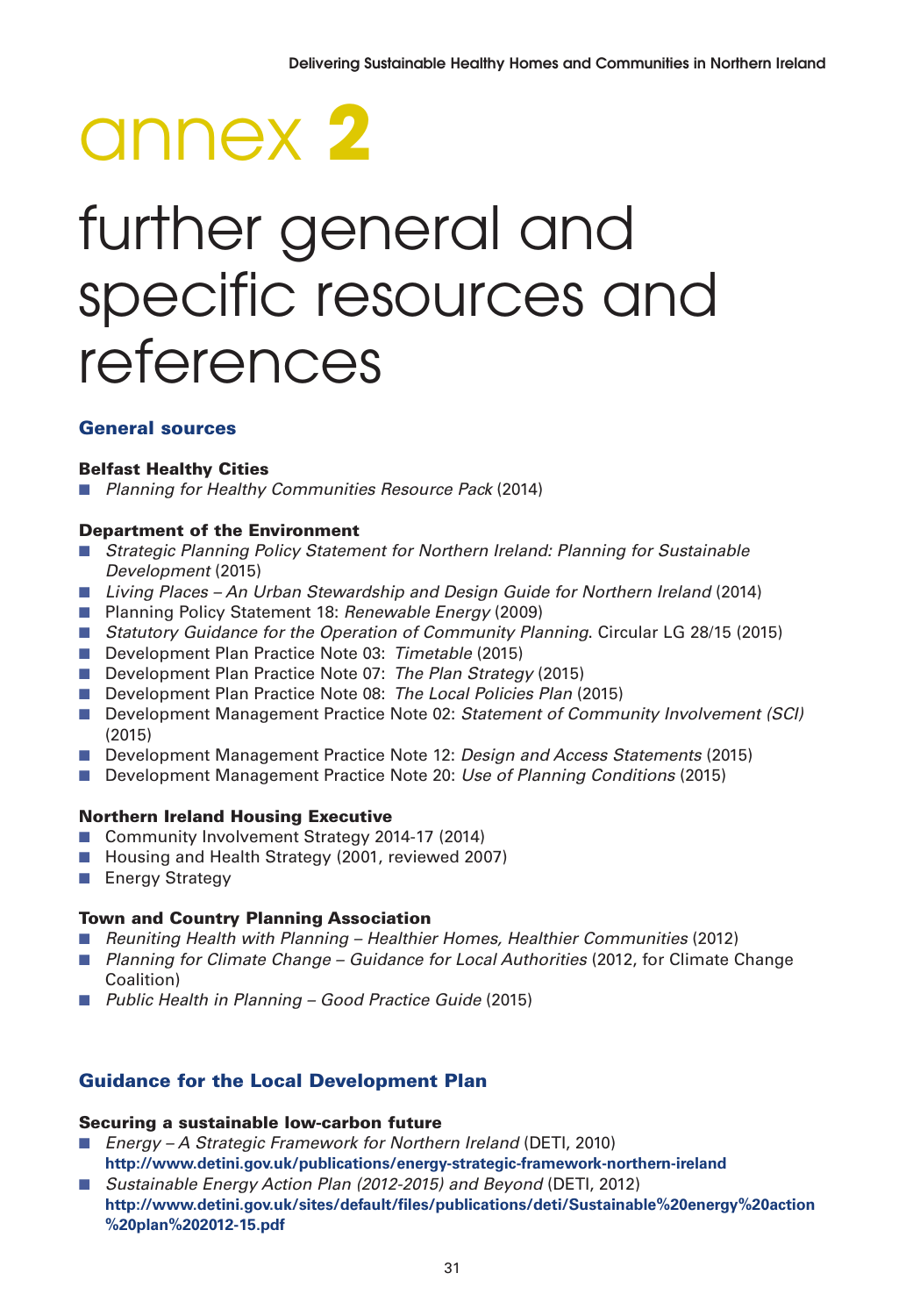■ Communities and Renewable Energy: A Study (DETI, 2015) **http://www.detini.gov.uk/sites/default/files/publications/deti/Communities%20and%20Renewa ble%20Energy%20-%20A%20Study\_0.pdf**

#### **Promoting wellbeing and health improvement**

- Sport Matters: The Northern Ireland Strategy for Sport and Physical Recreation 2009-2019 (DCAL, 2010) **http://www.dcalni.gov.uk/publications/northern-ireland-strategy-sport-andphysical-recreation-2009-2019**
- Sport and Arts Interventions that Impact on Mental Health: A Scoping Review 2012 (DCAL, 2012) **http://www.dcalni.gov.uk/publications/sport-and-arts-interventions-impact-mentalhealth-scoping-review-2012**
- Ensuring a Sustainable Transport Future A New Approach to Regional Transportation. Post Adoption Statement (DRD, 2012) **http://www.drdni.gov.uk/publications/ensuring-sustainabletransport-future-post-adoption-statement**
- Building an Active Travel Future for Northern Ireland (DRD, 2013) **http://www.drdni.gov.uk/publications/building-active-travel-future-northern-ireland**
- Urban Regeneration and Community Development Policy Framework (DSD, 2013) **http://www.dsdni.gov.uk/sites/default/files/publications/dsd/urcd-policy-framework.pdf**
- Best Practice in Addressing Child Poverty (OFMDFM, 2013) **http://www.ofmdfmni.gov.uk/publications/best-practice-addressing-child-poverty**
- Public and Community Transport for Older People in Rural Ireland North and South (OFMDFM, 2014) **http://www.ofmdfmni.gov.uk/publications/public-and-community-transportolder-people-rural-ireland-%E2%80%93-north-and-south**
- Belfast Active Travel Action Plan 2014-2020 (Belfast Strategic Partnership, 2014) **http://www.publichealth.hscni.net/publications/belfast-active-travel-action-plan-2014-2020**
- Noise Policy Statement for Northern Ireland (DOE, 2014) **http://www.doeni.gov.uk/publications/noise-policy-statement-northern-ireland**
- Ambitions for the Arts: A Five-Year Strategic Plan for the Arts in Northern Ireland 2013-2018 (DCAL, 2014) **http://www.dcalni.gov.uk/publications/ambitions-arts-five-year-strategic-planarts-northern-ireland-2013-2018**
- *Making Life Better* strategy and reports (DHSSPS, 2014) **http://www.dhsspsni.gov.uk/publications/making-life-better-strategy-and-reports**
- Obesity prevention framework and reports (DHSSPS, 2015) **http://www.dhsspsni.gov.uk/publications/obesity-prevention-framework-and-reports**
- Sport Matters Monitoring Group Presentation. Local Government Reform: Linking Community Planning to Sport and Leisure (DCAL, 2015) **http://www.dcalni.gov.uk/publications/sport-matters-monitoring-group-presentation-linkingcommunity-planning-sport-and**
- Poverty and Engagement in Culture, Arts and Leisure: A Literature Review, 2015 (DCAL, 2015) **http://www.dcalni.gov.uk/publications/poverty-and-engagement-culture-arts-and-leisureliterature-review-2015**
- Research to Examine the Barriers to Engaging in Arts, Sport, Libraries and Museums for People Living in Poverty (DCAL, 2015) **http://www.dcalni.gov.uk/publications/researchexamine-barriers-engaging-arts-sport-libraries-and-museums-people-living**
- Changing Gear: A Bicycle Strategy for Northern Ireland (DRD, 2015) **http://www.drdni.gov.uk/publications/bicycle-strategy-northern-ireland**

#### **Providing a decent and healthy home and environment for everyone**

- Warmer Healthier Homes A New Fuel Poverty Strategy for Northern Ireland (DSD, 2011) **http://www.dsdni.gov.uk/publications/fuel-poverty-strategy**
- Building Safer, Shared and Confident Communities: A Community Safety Strategy for Northern Ireland 2012-2017 (DOJ, 2012)

**http://www.niassembly.gov.uk/globalassets/Documents/Social-Dev/community-safetystrategy/2-COJ-Draft-Community-Safety-Strategy.PDF**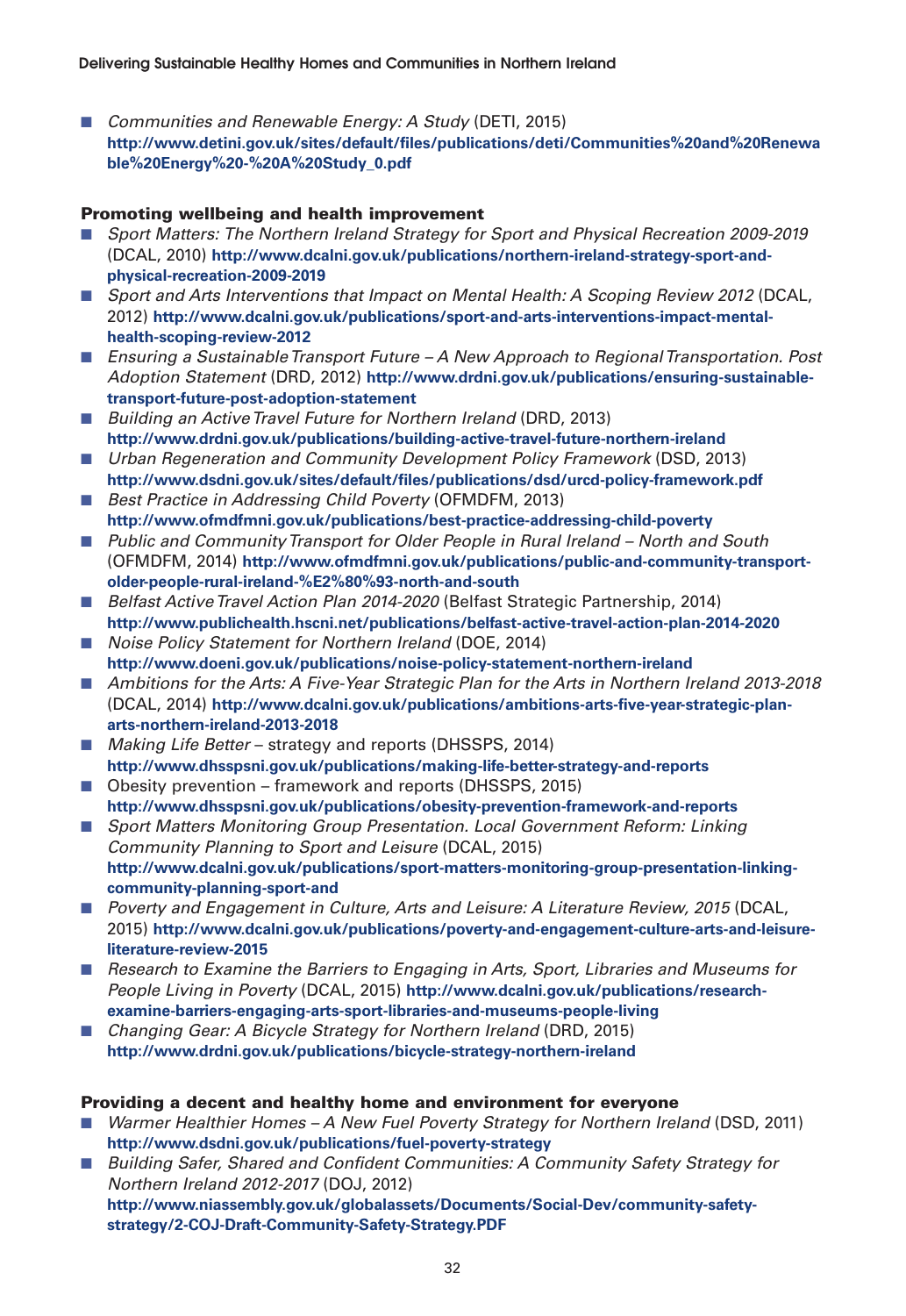- Measuring Young People's Perspectives on Sharing and Integration in Northern Ireland (OFMDFM, 2013) **http://www.ofmdfmni.gov.uk/publications/measuring-youngpeople%E2%80%99s-perspectives-sharing-and-integration-northern-ireland**
- 'Getting-by', Coping and Resilience in Difficult Times (OFMDFM, 2014) **http://www.ofmdfmni.gov.uk/publications/recession-resilience-and-rebalancing-socialeconomies-northern-ireland**
- The Principles of Sustainable Design Guidance Prepared by the MAG (DCAL, 2014) **http://www.dcalni.gov.uk/publications/principles-sustainable-design-guidance-prepared-by-mag**
- Northern Ireland Economy in Transition: Future Drivers, Challenges, Impacts and Issues for Policy Consideration (OFMDFM, 2014) **http://www.ofmdfmni.gov.uk/publications/economytransition-future-drivers-challenges-impacts-and-issues-policy-consideration**
- Together: Building a United Community Strategy (OFMDFM, 2015) **http://www.ofmdfmni.gov.uk/publications/together-building-united-community-strategy**
- Tackling Rural Poverty and Isolation Framework (DARD, 2015) **http://www.dardni.gov.uk/publications/tackling-rural-poverty-and-social-isolation-framework**
- Thinking Rural: The Essential Guide to Rural Proofing (DARD, 2015) **http://www.dardni.gov.uk/publications/thinking-rural-essential-guide-rural-proofing**
- Valuing Nature: A Biodiversity Strategy for Northern Ireland to 2020 (DOE, 2015) **http://www.doeni.gov.uk/publications/biodiversity-strategy-northern-ireland-2020-0**
- An Appreciation and Analysis of the Landscapes of the Region LCA (DOE, 2015) **http://www.doeni.gov.uk/publications/appreciation-and-analysis-landscapes-region-lca**
- Housing Executive Investment Plans (Northern Ireland Housing Executive) **http://www.nihe.gov.uk/index/corporate/plans/district\_housing\_plans.htm**
- Northern Ireland Housing Market Review and Perspectives 2015-2028 (Northern Ireland Housing Executive, 2015)
	- **http://www.nihe.gov.uk/index/corporate/housing\_research/housing\_market\_review.htm**
- Private rented sector and rents reports (Northern Ireland Housing Executive/Ulster University/Property News) **http://www.nihe.gov.uk/index/corporate/housing\_research/ completed/private\_rented\_sector\_and\_rents.htm**
- Active Ageing Strategy 2016-2021 (Northern Ireland Executive, 2016) **http://www.ofmdfmni.gov.uk/publications/active-ageing-strategy-2016-2021**